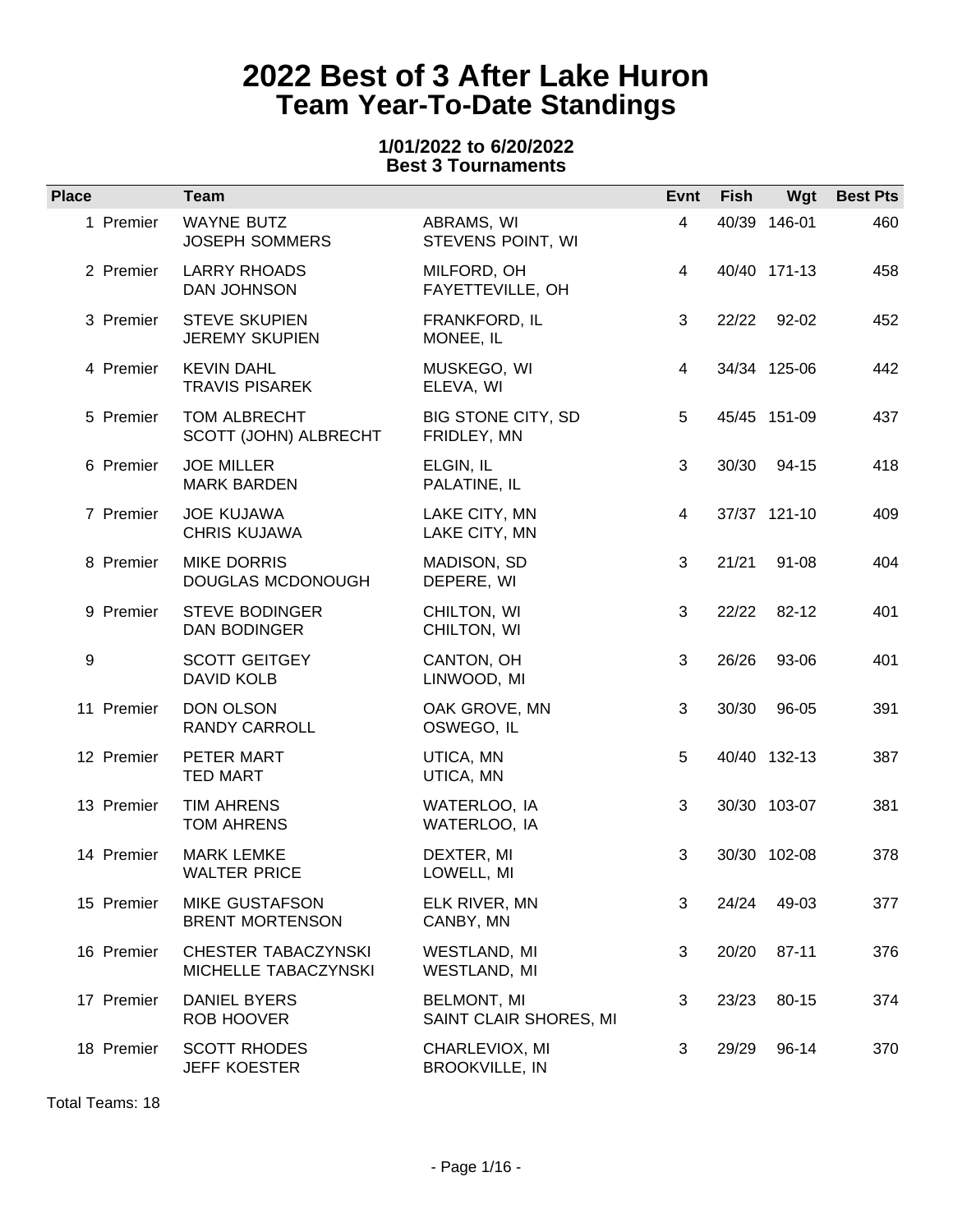### **1/01/2022 to 6/20/2022 Best 3 Tournaments**

| <b>Place</b> | <b>Team</b>                                   |                                        | Evnt           | Fish  | Wgt          | <b>Best Pts</b> |
|--------------|-----------------------------------------------|----------------------------------------|----------------|-------|--------------|-----------------|
| 19 Premier   | <b>ADAM HUME</b><br><b>MIKE KARNER</b>        | OSCODA, MI<br>GREENBUSH, MI            | $\overline{4}$ |       | 35/35 113-02 | 355             |
| 20 Premier   | <b>NICK DABROWSKI</b><br><b>TRAVIS DULUDE</b> | OSCODA, MI<br>MIDLAND, MI              | 4              |       | 35/35 106-01 | 354             |
| 21 Premier   | <b>MARTY STUEFEN</b><br><b>CARL HOLTEN</b>    | HARPERS FERRY, IA<br>HARPERS FERRY, IA | 3              |       | 30/30 104-03 | 349             |
| 22 Premier   | <b>JACOB BRANDT</b><br><b>JAMES BRANDT</b>    | HUDSONVILLE, MI<br>HUDSONVILLE, MI     | 3              | 26/26 | 92-14        | 334             |
| 23 Premier   | <b>JAMES MIRON</b><br><b>JACOB LANNING</b>    | SIOUX FALLS, SD<br>SIOUX FALLS, SD     | 3              | 28/28 | 96-00        | 321             |
| 24           | <b>DANIEL MILLER</b><br><b>ETHAN WRIGHT</b>   | GAYLORD, MI<br>MILLINGTON, MI          | 2              | 20/20 | 99-02        | 304             |
| 25 Premier   | <b>DAVID SCHMIDT</b><br><b>MARK ZILLGES</b>   | OMRO, WI<br>NEKOOSA, WI                | 3              | 27/27 | 78-01        | 303             |
| 26           | ROMEO BOURDAGE<br><b>MARK HAUGERUD</b>        | ALPENA, MI<br>OSSINEKE, MI             | $\overline{2}$ | 20/20 | $92 - 14$    | 293             |
| 27 Premier   | <b>KAIDEN DORRIS</b><br><b>MARK SCHONING</b>  | HURON, SD<br>COLORADO SPRINGS, CO      | 2              | 20/20 | 65-04        | 290             |
| 28 Premier   | <b>JOE SANDERSON</b><br><b>JIM YURKOVICH</b>  | CHANNAHON, IL<br>MORRIS, IL            | 3              | 21/21 | 65-13        | 289             |
| 29 Premier   | <b>JEFF FRANTA</b><br><b>JARED FRANTA</b>     | MONTGOMERY, MN<br>LECENTER, MN         | 3              | 30/30 | 85-04        | 288             |
| 30 Premier   | <b>DAN STIER</b><br><b>CARL ADAMS</b>         | MINA, SD<br>HINES, MN                  | $\overline{2}$ | 20/20 | 75-10        | 287             |
| 31 Premier   | <b>CASEY WILLIAMS</b><br>Kent Leibhart        | BROKENBOW, NE<br>BROKEN BOW, NE        | $\overline{2}$ | 20/20 | 74-02        | 283             |
| 32           | <b>RICHARD WRIGHT</b><br><b>BRAD MUNDA</b>    | ASHVILLE, OH<br>FREEPORT, IL           | 2              | 20/20 | $72-11$      | 272             |
| 33 Premier   | <b>DAN GEIKEN</b><br><b>BRAD BERENS</b>       | WORTHING, SD<br>SIOUX FALLS, SD        | 2              | 17/17 | $53-12$      | 269             |
| 34           | <b>BRANDON MCPEAK</b><br>TOM MCPEAK           | WAUPACA, WI<br>WAUPACA, WI             | $\overline{2}$ | 18/18 | 78-15        | 263             |
| 35           | <b>LARRY KAMMERER</b><br>NICKALAUS KAMMERER   | ATTICA, MI<br>LAKE ORION, MI           | 2              | 19/19 | 85-06        | 253             |
| 36 Premier   | <b>JIM PASSO</b><br><b>GORDAN RABETSKI</b>    | ELGIN, IL<br>KIMBERLY, WI              | 3              | 20/20 | 72-06        | 251             |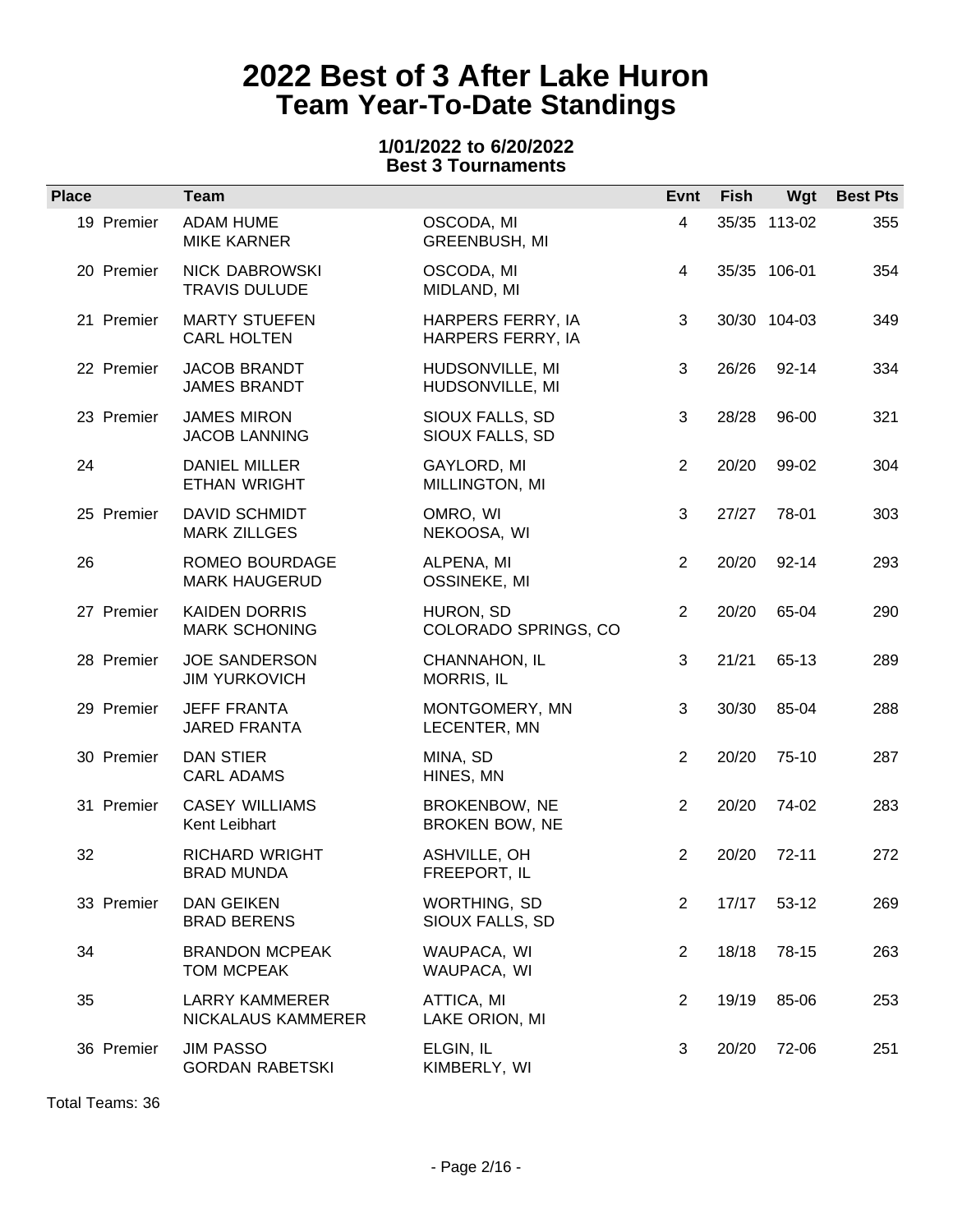### **1/01/2022 to 6/20/2022 Best 3 Tournaments**

| <b>Place</b> | Team                                                   |                                          | Evnt           | <b>Fish</b> | Wgt       | <b>Best Pts</b> |
|--------------|--------------------------------------------------------|------------------------------------------|----------------|-------------|-----------|-----------------|
| 36           | <b>DUSTIN HIKE</b><br><b>BOBBY HIKE III</b>            | ELK RIVER, MN<br>BELLEVUE, NE            | $\overline{2}$ | 17/17       | 44-06     | 251             |
| 38 Premier   | <b>NICK RENNER</b><br><b>TONY RENNER</b>               | HUTCHINSON, MN<br>WELCH, MN              | $\overline{2}$ | 18/18       | 38-01     | 246             |
| 39 Premier   | <b>STEVE PERSINGER</b><br><b>EUGENE JENSON</b>         | AUSTIN, MN<br>MAYVILLE, WI               | $\overline{2}$ | 16/16       | 75-02     | 229             |
| 40           | RJ HARWOOD<br>RANDY HARWOOD                            | OSHKOSH, WI<br>OSHKOSH, WI               | $\overline{2}$ | 20/20       | 65-03     | 208             |
| 41           | <b>ROSS HERTENSTEINER</b><br><b>JOHN HERTENSTEINER</b> | RIVER FALLS, WI<br>RIVER FALLS, WI       | $\overline{2}$ | 20/20       | 66-10     | 207             |
| 41 Premier   | CODY WASYLOW<br><b>DERICK BERHOW</b>                   | <b>GRAND FORKS, ND</b><br>CLEARWATER, MN | 2              | 19/19       | 70-02     | 207             |
| 43           | <b>CARTER COURNOYER</b><br><b>CHRIS JELINEK</b>        | LAKE ELMO, MN<br>ST. PAUL, MN            | $\overline{2}$ | 14/14       | $31 - 15$ | 205             |
| 44 Premier   | <b>GREGORY ANDERSON</b><br>BENJAMIN ANDERSON           | KINGSFORD, MI<br>KINGSFORD, MI           | $\overline{2}$ | 11/11       | $52 - 13$ | 201             |
| 45           | <b>RYAN WALL</b><br><b>JASON HARRISON</b>              | FOLEY, MN<br>WAUPUN, WI                  | 2              | 13/13       | 59-09     | 190             |
| 46           | <b>JOSEPH GIBSON</b><br><b>BRYAN BECK</b>              | AVON LAKE, OH<br>LAKEWOOD, OH            | $\mathbf{1}$   | 10/10       | 67-14     | 177             |
| 47           | <b>STEVE HENDRICKS</b><br><b>BRIAN ULMER</b>           | WELLINGTON, OH<br>LODI, OH               | $\mathbf{1}$   | 10/10       | 67-13     | 176             |
| 48           | <b>KEITH CARLSON</b><br><b>JEFF HOLST</b>              | GOODHUE, MN<br>HAGER CITY, WI            | 2              | 20/20       | 64-03     | 175             |
| 48           | <b>JASON KOPF</b><br><b>RYAN BUDDIE</b>                | AVON LAKE, OH<br>AMHERST, OH             | $\mathbf{1}$   | 10/10       | 65-04     | 175             |
| 50           | <b>DENNIS HUNTER</b><br><b>JESSE GUERRA</b>            | MORRISON, CO<br>BROWNSVILLE, WI          | $\mathbf 1$    | 10/10       | 62-01     | 174             |
| 51           | <b>JASON MILLER</b><br><b>JOSH SIMMONS</b>             | MENASHA, WI<br>MARENGO, IA               | $\overline{c}$ | 13/13       | $27-13$   | 172             |
| 51           | <b>TIM BOCK</b><br>MICHAEL RUFFO                       | EUCLID, OH<br>THERESA, WI                | $\mathbf 1$    | 10/10       | 60-09     | 172             |
| 53           | <b>CHASE COMINSKY</b><br><b>JACOB RUNYAN</b>           | HERMITAGE, PA<br>CLEVELAND, OH           | 1              | 10/10       | 60-09     | 171             |
| 54           | <b>BRIAN HANCE</b><br><b>VON BUHRMAN</b>               | BELLEVUE, OH<br>NORWALK, OH              | 1              | 10/10       | 60-06     | 170             |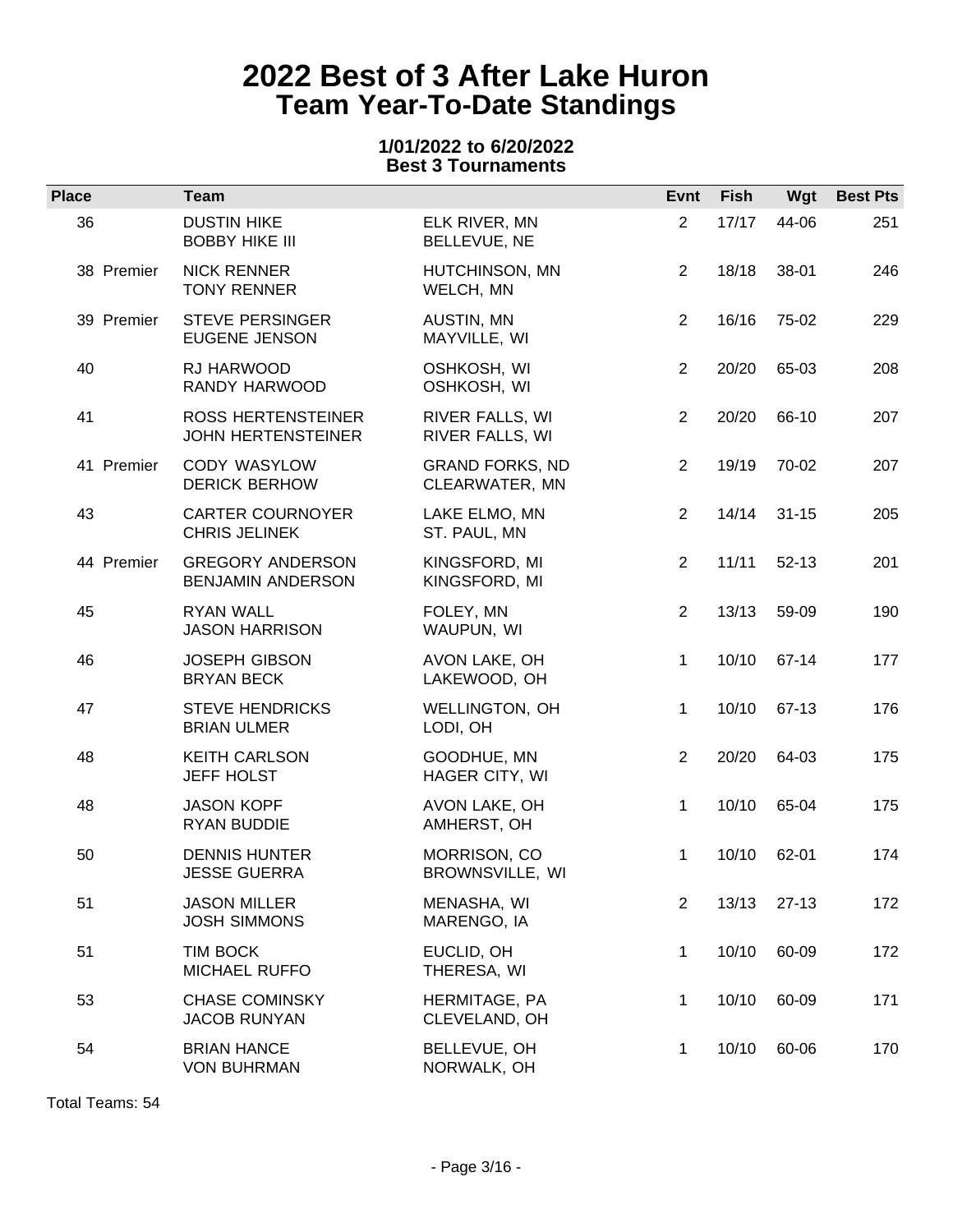### **1/01/2022 to 6/20/2022 Best 3 Tournaments**

| <b>Place</b> | <b>Team</b>                                     |                                              | Evnt           | Fish  | Wgt         | <b>Best Pts</b> |
|--------------|-------------------------------------------------|----------------------------------------------|----------------|-------|-------------|-----------------|
| 55           | <b>BRYAN FISHER</b><br><b>MIKE MILLER</b>       | RAVENNA, OH<br>BRUNSWICK, OH                 | $\mathbf 1$    | 10/10 | 60-03       | 169             |
| 56           | <b>WILLIAM DUDAS</b><br><b>MARK WILMOT</b>      | CLEVELAND, OH<br>TALLMADGE, OH               | $\mathbf{1}$   | 10/10 | 59-14       | 167             |
| 57           | <b>TYLER BERTHOLD</b><br><b>JEREMY LISY</b>     | COLUMBIA STATION, OH<br>AKRON, OH            | $\mathbf{1}$   | 10/10 | 59-04       | 166             |
| 58           | TOM NORDYKE<br>THOMAS NORDYKE JR                | SOUTH ROCKWOOD, MI<br>NEWPORT, MI            | $\mathbf{1}$   | 10/10 | 58-15       | 165             |
| 58           | <b>MIKE HANSON</b><br><b>JAMES DEBERNARDI</b>   | OTTAWA, IL<br>WAYNE, IL                      | $\mathbf{1}$   | 10/10 | $22 - 12$   | 165             |
| 60           | DANNY PLAUTZ<br><b>BARB PLAUTZ</b>              | LAKEMILLS, WI<br>ST GERMAIN, WI              | 1              | 10/10 | $21 - 15$   | 164             |
| 60 Premier   | <b>E. KRIS COBURN</b><br><b>NEIL M BARNETTE</b> | NORTH PLATTE, NE<br>NORTH PLATTE, NE         | $\overline{2}$ |       | 13/13 54-13 | 164             |
| 62           | PAUL MATHEWS<br><b>TED MATHEWS</b>              | <b>GRAND RIDGE, IL</b><br>HAYWARD, WI        | $\mathbf{1}$   | 10/10 | $21 - 09$   | 163             |
| 63           | MICHAEL PEREZ<br><b>JOE PEREZ</b>               | BELLEVILLE, WI<br>SPRING VALLEY, IL          | $\mathbf{1}$   | 10/10 | $20 - 14$   | 161             |
| 63           | <b>STEVE GOEBEL JR</b><br><b>MIKE GOEBEL</b>    | NEW HOLSTEIN, WI<br>CHILTON, WI              | $\mathbf{1}$   | 10/10 | 58-13       | 161             |
| 65           | <b>SLAWOMIR WIATER</b><br>ANDRZEJ MACKO         | FRANKLIN PARK, IL<br>CHICAGO, IL             | $\mathbf 1$    | 9/9   | $20 - 12$   | 160             |
| 66           | <b>TIMOTHY JOHNSON</b><br><b>JASON ZSEBIK</b>   | <b>VERMILION, OH</b><br><b>VERMILION, OH</b> | $\mathbf{1}$   | 10/10 | 58-06       | 159             |
| 67           | <b>COREY BLAIR</b><br><b>KEVIN HANSON</b>       | UTICA, IL<br><b>GRANVILLE, IL</b>            | $\mathbf{1}$   | 10/10 | 20-04       | 158             |
| 68           | <b>JOHN MIKESKA</b><br><b>BRADLEY MIKESKA</b>   | <b>GENOA CITY, WI</b><br>GENOA CITY, WI      | $\mathbf 1$    | 10/10 | 20-02       | 156             |
| 68           | <b>JIM LEIGH</b><br><b>SHANE DOUGHTY</b>        | TALLMADGE, OH<br>GIRARD, PA                  | $\mathbf 1$    | 10/10 | 57-08       | 156             |
| 70 Premier   | <b>HAROLD DANIELS</b><br><b>NEAL JORDAN</b>     | ROCK RAPIDS, IA<br>ROCK RAPIDS, IA           | 3              | 15/15 | 54-04       | 155             |
| 71           | <b>JOHN DALZOT</b><br><b>JENA DALZOT</b>        | SPRING VALLEY, IL<br>SPRING VALLEY, IL       | 1              | 10/10 | 19-11       | 154             |
| 71           | NICHOLAS ZART<br>LARRY BELLAR                   | BEREA, OH<br>STREETSBORO, OH                 | 1              | 10/10 | 57-04       | 154             |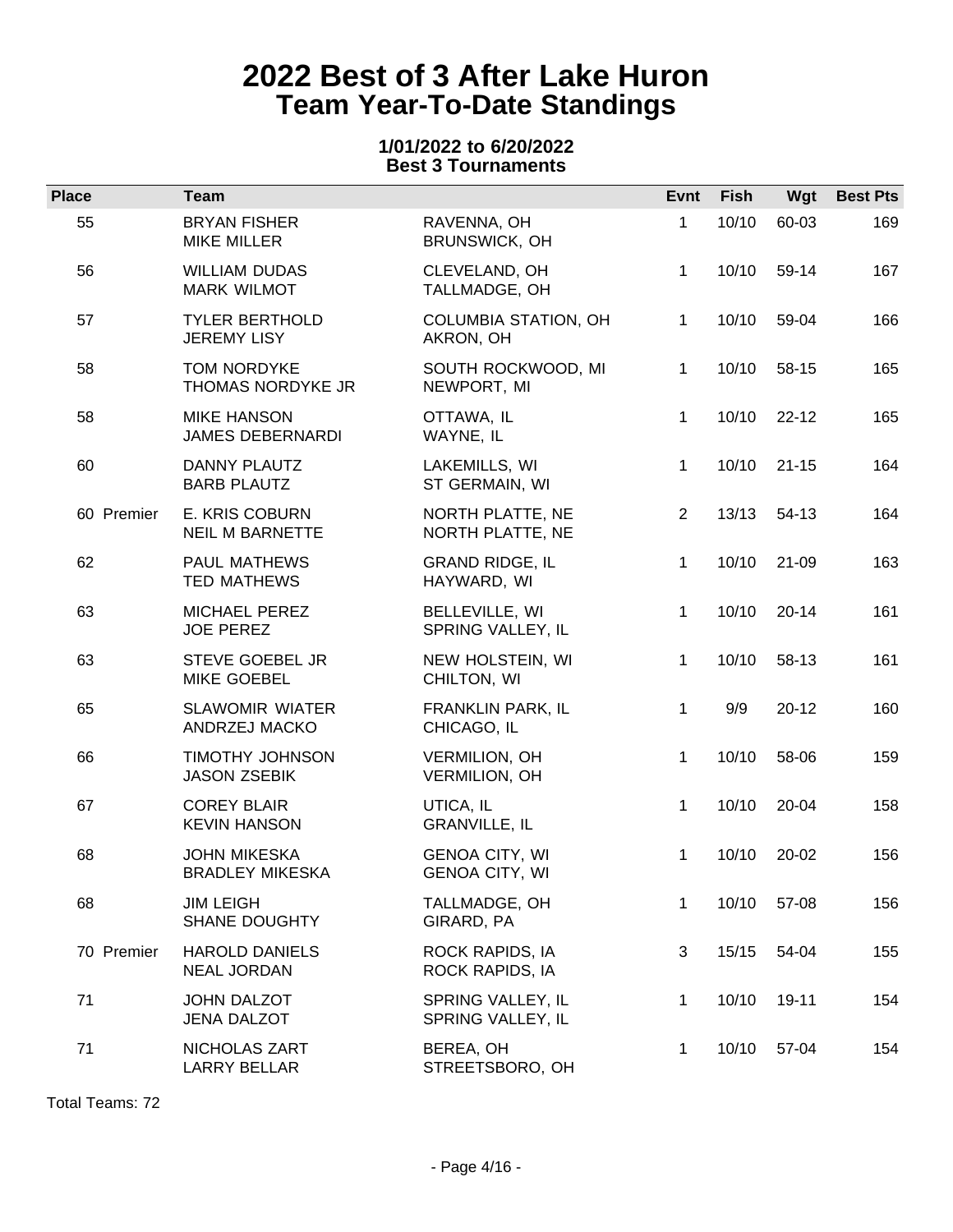### **1/01/2022 to 6/20/2022 Best 3 Tournaments**

| <b>Place</b> | <b>Team</b>                                      |                                        | Evnt           | <b>Fish</b> | Wgt       | <b>Best Pts</b> |
|--------------|--------------------------------------------------|----------------------------------------|----------------|-------------|-----------|-----------------|
| 73           | <b>AARON SIMMONS</b><br>TIM WIDLACKI             | HOWARD CITY, MI<br>LAKE ST LOUIS, MO   | $\overline{2}$ | 20/20       | 58-09     | 153             |
| 74           | MICHAEL MCCARDLE<br>MICHAEL YAMAGUCHI            | FOND DU LAC, WI<br>WEST BEND, WI       | 1.             | 10/10       | 58-15     | 152             |
| 74           | <b>JASON KLINE</b><br><b>TYLER HUME</b>          | WHITEWATER, WI<br>FOOTVILLE, WI        | 1              | 10/10       | 19-10     | 152             |
| 76           | <b>JIM GWYNN</b><br>DAVID JENCO                  | BENTLEYVILLE, PA<br>BROWNSVILLE, PA    | 1              | 10/10       | 56-10     | 151             |
| 76           | <b>BRANDON RUFFOLO</b><br>DAN HARPER             | KOSSUTH, WI<br>SCHEFFIELD LAKE, OH     | $\mathbf 1$    | 8/8         | 58-12     | 151             |
| 78           | <b>JACOB TROMBLEY</b><br>PETER SCHAEFER          | GLADWIN, MI<br>LINWOOD, MI             | 1              | 10/10       | 53-03     | 150             |
| 78           | STEVE LOTZ<br><b>ROY VIVIAN</b>                  | LENA, IL<br>MCFARLAND, WI              | 1.             | 10/10       | 19-03     | 150             |
| 78           | <b>ISAAC PAULY</b><br><b>JACOB REWERTS</b>       | ARLINGTON, MN<br>FOND DU LAC, WI       | $\mathbf{1}$   | 10/10       | 40-10     | 150             |
| 81           | <b>KARL ELSNER</b><br><b>SCOTT MASUCCI</b>       | <b>BRIDGEPORT, NY</b><br>WEST BEND, WI | 1              | 10/10       | 56-00     | 149             |
| 81           | PAUL WEBER<br>TIM JUDOVSKY                       | MADISON, MN<br>LARSEN, WI              | 1.             | 10/10       | 38-01     | 149             |
| 81           | <b>CHRISTOPHER BARTSCH</b><br><b>MARIO NANNA</b> | LITTLE SUAMICO, WI<br>DE PERE, WI      | $\mathbf{1}$   | 6/6         | 39-00     | 149             |
| 81           | <b>STEPHEN VELTE</b><br><b>TED STEHNEY</b>       | LIVONIA MI, MI<br>BEVERLY HILLS, MI    | 1              | 10/10       | 47-08     | 149             |
| 85           | <b>SCOTT VALLESKEY</b><br><b>KENNETH RADEY</b>   | MANITOWOC, WI<br>MISHICOT, WI          | $\mathbf{1}$   | 5/5         | 39-00     | 148             |
| 85           | <b>JASON ACKERMAN</b><br>JEFFREY TRAPP           | MILBANK, SD<br>MILBANK, SD             | 1              | 10/10       | $36-15$   | 148             |
| 85           | <b>JASON KICHERER</b><br><b>SCOTT BLECK</b>      | FREMONT, WI<br>WEYAUWEGA, WI           | 1              | 10/10       | 19-00     | 148             |
| 85           | <b>ERIC KRUCZYNSKI</b><br>AMANDA LENARD          | ALPENA, MI<br>ROGERS CITY, MI          | 1              | 8/8         | 45-12     | 148             |
| 89           | <b>DAN PLAUTZ</b><br><b>GREGORY DZIEDZIC</b>     | ST.GERMAIN, WI<br>ELKHORN, WI          | 1              | 10/10       | $18 - 15$ | 147             |
| 89           | <b>BRIAN CARLSON</b><br><b>JORDON GIBSON</b>     | CLINTON, MN<br>WILMOT, SD              | 1              | 7/7         | 36-08     | 147             |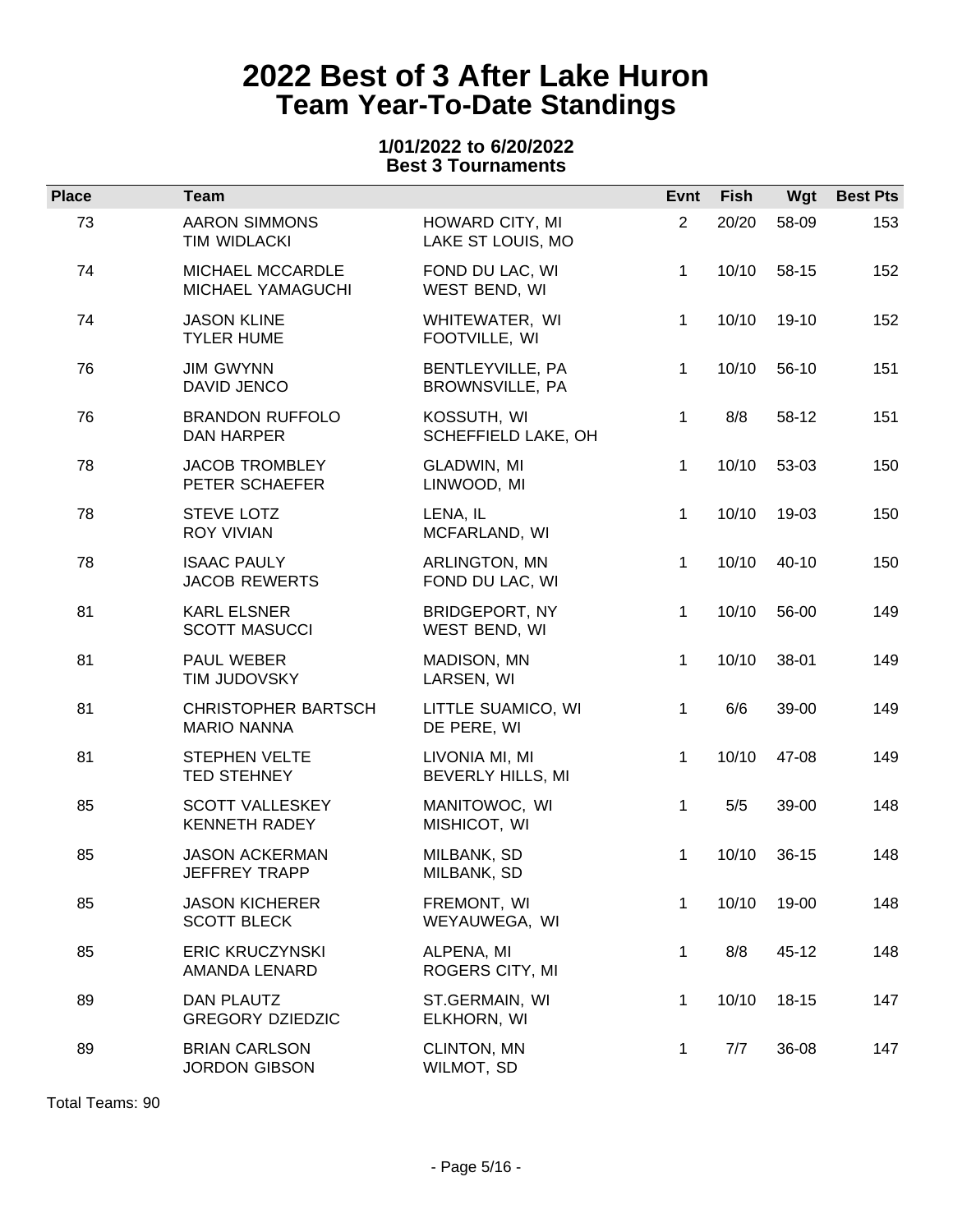### **1/01/2022 to 6/20/2022 Best 3 Tournaments**

| <b>Place</b> | <b>Team</b>                                     |                                            | Evnt         | <b>Fish</b> | Wgt       | <b>Best Pts</b> |
|--------------|-------------------------------------------------|--------------------------------------------|--------------|-------------|-----------|-----------------|
| 89           | <b>ERICK WILLIAMS</b><br><b>DAVID LANDER</b>    | HUBBARD, OH<br>HERMITAGE, PA               | $\mathbf 1$  | 10/10       | $55 - 15$ | 147             |
| 89           | <b>JASON TRAPP</b><br><b>KYLE EVERITT</b>       | PICONNING, MI<br>TAWAS CITY, MI            | 1            | 10/10       | 44-04     | 147             |
| 93           | <b>STEVE VANDEMARK</b><br><b>JERRY FOX JR</b>   | LINWOOD, MI<br>HARRISON CHARTER TWP,<br>MI | $\mathbf{1}$ | 10/10       | $41 - 13$ | 146             |
| 93           | <b>MICHAEL MARTIN JR</b><br><b>DUSTY CULJAN</b> | SERENA, IL<br>OTTAWA, IL                   | $\mathbf 1$  | 10/10       | 18-14     | 146             |
| 93           | <b>RYAN YONKERS</b><br><b>COLE CARLSON</b>      | AVON, OH<br>AVON, OH                       | $\mathbf{1}$ | 10/10       | $55-14$   | 146             |
| 96           | <b>GARY KISEL</b><br><b>ALEX KISEL</b>          | MACEDONIA, OH<br>MACEDONIA, OH             | $\mathbf{1}$ | 10/10       | 55-13     | 145             |
| 96           | <b>JEFF SCHULTZ</b><br>ANDREW WORKINGER         | HEBRON, IL<br>ROUND LAKE BEACH, IL         | $\mathbf{1}$ | 8/8         | $18 - 11$ | 145             |
| 98           | SETH SCHULTE<br><b>MIKE MAVIS</b>               | ROMEO, MI<br>METAMORA, MI                  | $\mathbf 1$  | 10/10       | 41-02     | 144             |
| 98           | <b>MARC BROOK</b><br>MIKE ESSELMAN              | GREENVILLE, WI<br>KENOSHA, WI              | $\mathbf 1$  | 10/10       | 55-08     | 144             |
| 98 Premier   | <b>JASON STAHL</b><br><b>JEREMY ROE</b>         | FOND DU LAC, WI<br>KEWASKUM, WI            | $\mathbf{1}$ | 8/8         | 32-02     | 144             |
| 101          | <b>SCOTT DOUCETTE</b><br>MIKE DOUCETTE          | <b>BUREAU, IL</b><br><b>BUREAU, IL</b>     | $\mathbf 1$  | 10/10       | 18-09     | 143             |
| 101          | ANDREW HUGO<br><b>JACOB HUGO</b>                | LINWOOD, MI<br>LINWOOD, MI                 | $\mathbf{1}$ | 7/7         | $40 - 15$ | 143             |
| 101          | <b>LUCAS HAHN</b><br>RUSSEL HANNU               | AVON LAKE, OH<br>OSHKOSH, WI               | $\mathbf{1}$ | 10/10       | 55-07     | 143             |
| 101          | <b>CORY KASSUBE</b><br><b>JEREMY OHM</b>        | ROTHSCHILD, WI<br>KRONENWETTER, WI         | $\mathbf 1$  | 8/8         | $31 - 15$ | 143             |
| 101          | <b>JERRY PLOURDE</b><br><b>LIZA PLOURDE</b>     | CORNELL, MI<br>CORNELL, MI                 | 1            | 10/10       | 30-00     | 143             |
| 106          | DAN WOODKE<br><b>STEVE MEYER</b>                | GILLETT, WI<br>OAKFIELD, WI                | $\mathbf 1$  | 5/5         | 28-14     | 142             |
| 106          | <b>BRENT HASSLEN</b><br><b>JADE HASSLEN</b>     | ORTONVILLE, MN<br>NORTH FOND DU LAC, WI    | 1            | 7/7         | 29-13     | 142             |
| 108          | <b>JAMES HARTMAN</b><br>DAN SUNNE               | MILBANK, SD<br>GROTON, SD                  | 1            | 7/7         | 29-10     | 141             |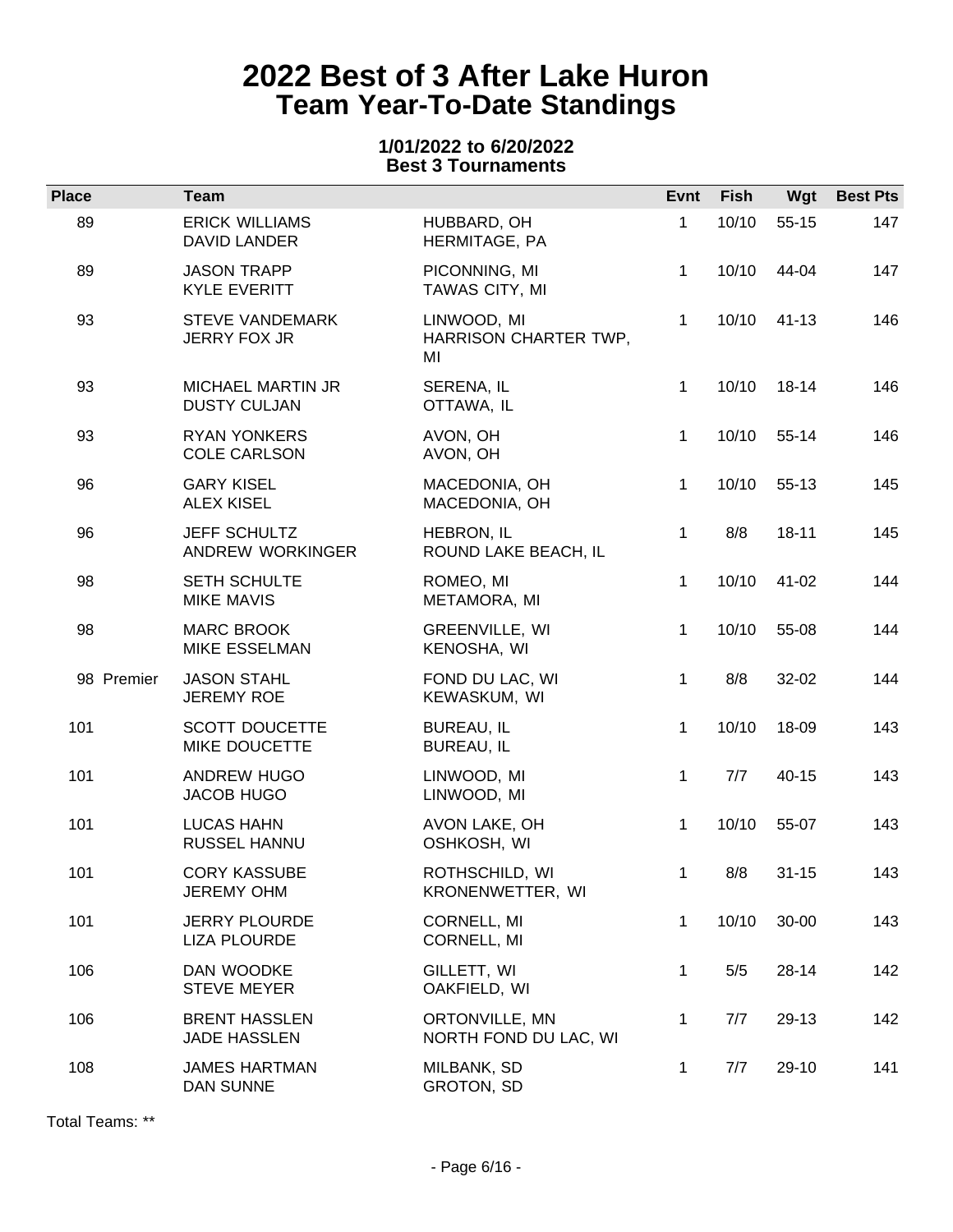### **1/01/2022 to 6/20/2022 Best 3 Tournaments**

| <b>Place</b> | Team                                             |                                             | Evnt         | <b>Fish</b> | Wgt       | <b>Best Pts</b> |
|--------------|--------------------------------------------------|---------------------------------------------|--------------|-------------|-----------|-----------------|
| 108          | CHRIS PLOCH<br><b>DAWSON PLOCH</b>               | TONICA, IL<br>TONICA, IL                    | 1            | 10/10       | 18-04     | 141             |
| 108          | <b>ANDREW HARMON</b><br>RYAN PETTRY              | SHEFFIELD VILLAGE, OH<br>WAKEMAN, OH        | 1.           | 10/10       | 55-07     | 141             |
| 111          | <b>JUSTIN HEINRICH</b><br><b>CODY BACKSTRAND</b> | ROGERS, MN<br>ORTONVILLE, MN                | $\mathbf{1}$ | 10/10       | 29-06     | 140             |
| 111          | STEPHEN TYSZKO<br><b>CHRISTOPHER FRENCH</b>      | MILLERSPORT, OH<br>NEW ALBANY, OH           | 1            | 10/10       | 55-07     | 140             |
| 111          | <b>JOSH GORDON</b><br><b>CRYSTAL DITTENBIR</b>   | AU GRES, MI<br>AUGRES, MI                   | 1.           | 10/10       | 37-05     | 140             |
| 114          | <b>JASON MARASKINE</b><br>TYLER ANDRZEJEWSKI     | MIDLAND, MI<br>SANFORD, MI                  | 1            | 10/10       | 36-02     | 139             |
| 114          | <b>CHRIS DAHL</b><br>TIM TESCH                   | BEAVER DAM, WI<br>OSHKOSH, WI               | 1.           | 10/10       | 29-01     | 139             |
| 116          | <b>SHAWN FLEMMING</b><br>NATE GILKEY             | MONTICELLO, MN<br>MAYER, MN                 | $\mathbf 1$  | 10/10       | $28 - 11$ | 138             |
| 116          | <b>JASEN SCHINE</b><br><b>EDDIE MICHNIEWICZ</b>  | ANTIOCH, IL<br>INGLESIDE, IL                | 1            | 10/10       | 18-00     | 138             |
| 116          | <b>RODGER RIGGS</b><br>DARREN ZADROSKY           | CLEVELAND, OH<br>GREENVILLE, WI             | 1.           | 10/10       | 55-02     | 138             |
| 119          | <b>TED COPPERSMITH</b><br><b>JEFF ROBERTS</b>    | NEW LONDON, WI<br>NEW LONDON, WI            | 1            | 10/10       | $17 - 14$ | 137             |
| 119          | <b>CHRIS ALLRED</b><br><b>JAMES ALLRED</b>       | GENESEE, MI<br><b>BURTON, MI</b>            | 1            | 6/6         | $34 - 15$ | 137             |
| 121          | <b>CODY ENGER</b><br><b>PATRICK MILLER</b>       | MADISON, MN<br>MADISON, MN                  | $\mathbf{1}$ | 8/8         | $27 - 11$ | 136             |
| 121          | MICHAEL LENARDUZZI<br><b>GREG WIERZBA</b>        | WARWICK, ND<br>LITTLE SUAMICO, WI           | 1            | 10/10       | 25-06     | 136             |
| 121          | <b>TODD GRESKOVIAK</b><br><b>EVAN HENKEL</b>     | RUTLAND, IL<br>FAIRBURY, IL                 | 1            | 10/10       | $17-13$   | 136             |
| 121          | <b>MICHAEL PARKS</b><br><b>JOHN MCKENZIE</b>     | NOBLESVILLE, IN<br>SUN PRAIRIE, WI          | 1            | 10/10       | 55-00     | 136             |
| 121          | <b>MATT LAFRENIERE</b><br><b>KENNY SALWA</b>     | TAWAS MICHIGAN, MI<br>DEARBORN MICHIGAN, MI | 1            | 6/6         | 33-08     | 136             |
| 126          | RYAN FELDOTT<br><b>BRANDON SAMOLITIS</b>         | SPRING VALLEY, IL<br>TONICA, IL             | 1            | 10/10       | $17 - 12$ | 135             |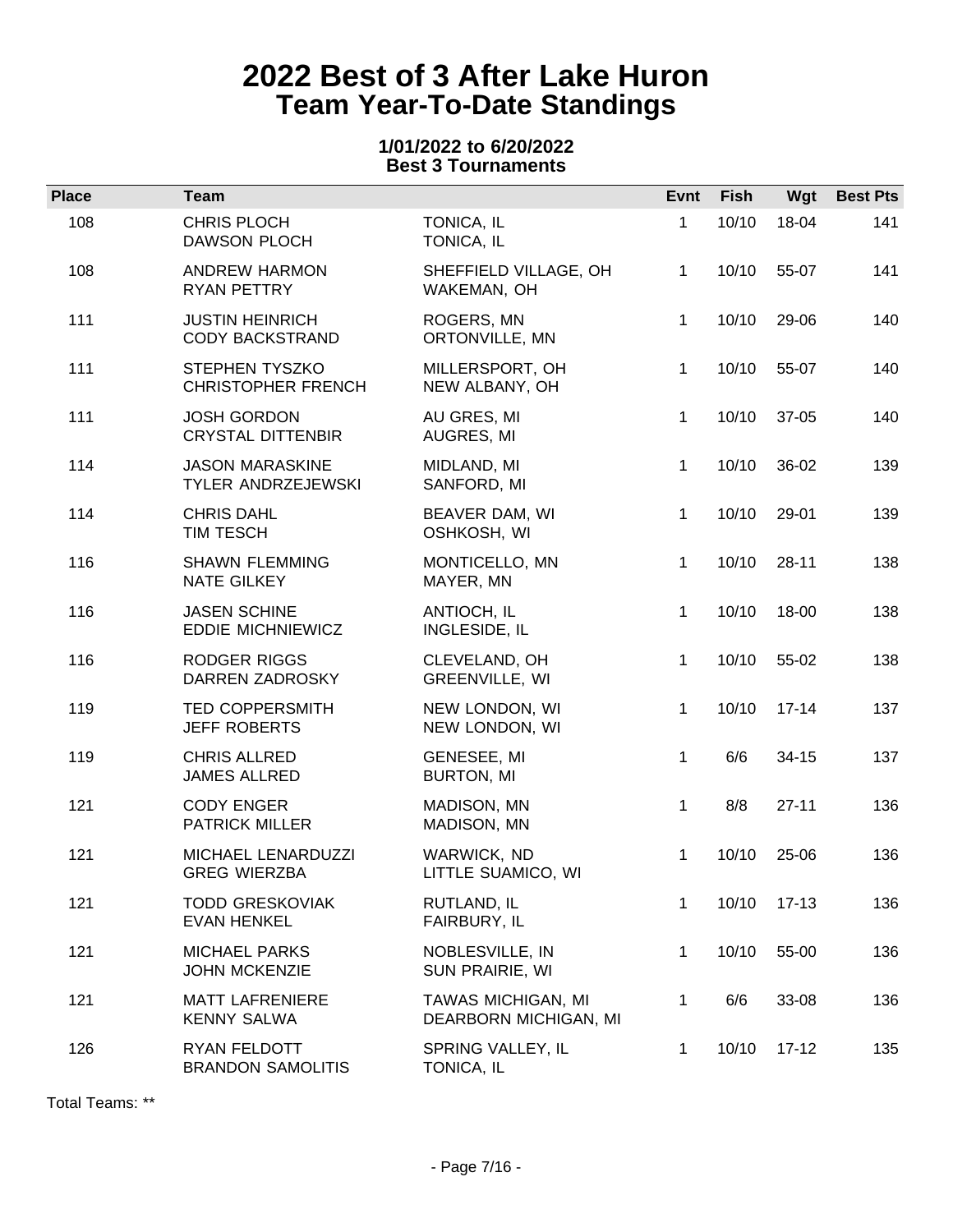### **1/01/2022 to 6/20/2022 Best 3 Tournaments**

| <b>Place</b> | <b>Team</b>                                     |                                        | Evnt           | <b>Fish</b> | Wgt       | <b>Best Pts</b> |
|--------------|-------------------------------------------------|----------------------------------------|----------------|-------------|-----------|-----------------|
| 126          | <b>BEN SPRIKS</b><br><b>BRYANT DAULT</b>        | WELLS, MI<br>ESCANABA, MI              | $\mathbf{1}$   | 5/5         | 25-04     | 135             |
| 126          | <b>BRIAN HOUGHTON</b><br><b>MICHAEL FELKER</b>  | AUTRAIN, MI<br>WETMORE, MI             | 1.             | 10/10       | 54-14     | 135             |
| 126          | LUKE BRAMLETT<br><b>KEVIN MACOMBER</b>          | STOCKBRIDGE, MI<br>GREGORY, MI         | $\mathbf{1}$   | 10/10       | 33-05     | 135             |
| 130          | ANDREW SODERHOLM<br><b>BEN HITTLE</b>           | ALEXANDRIA, MN<br>ALEXANDRIA, MN       | $\mathbf 1$    | 9/9         | 27-04     | 134             |
| 130          | <b>TIM LANDSOKY</b><br><b>ERIC LANDOSKY</b>     | DEWITT, MI<br>ORTONVILLE, MI           | $\mathbf 1$    | 10/10       | $32 - 11$ | 134             |
| 132          | <b>CHAD ROHR</b><br><b>DUSTIN WASHBURN</b>      | HAYS, KS<br>HAYS, KS                   | $\mathbf{1}$   | 10/10       | 54-13     | 133             |
| 132          | <b>MATT SCHIEFELBEIN</b><br><b>CHAD KNOTTEK</b> | MARSEILLES, IL<br>OTTAWA, IL           | $\mathbf{1}$   | 10/10       | $17-07$   | 133             |
| 132 Premier  | <b>TOM SIEBURG</b><br><b>CURTIS MCCORMICK</b>   | PLYMOUTH, WI<br>GURLEY, NE             | $\mathbf 1$    | 5/5         | 26-03     | 133             |
| 132          | PAUL DUERRE<br><b>JIM MARTIN</b>                | SCOTTSDALE, AZ<br>CIRCLE PINES, MN     | 1              | 10/10       | $23-10$   | 133             |
| 136 Premier  | <b>STEVE DRAISEY</b><br><b>JACOB DRAISEY</b>    | LEE`S SUMMIT, MO<br>LENEXA, KS         | $\overline{2}$ | 9/9         | 26-02     | 132             |
| 136          | <b>MIKE PARKER</b><br><b>TARA PORTER</b>        | CHILTON, WI<br>CHILTON, WI             | $\mathbf{1}$   | 10/10       | 32-06     | 132             |
| 138          | <b>DAVID KLESZYK</b><br>DAVE ZURAWSKI           | OAKBROOK TERRACE, IL<br>NAPERVILLE, IL | $\mathbf{1}$   | 10/10       | 17-04     | 131             |
| 138          | <b>SHAWN RITCHIE</b><br><b>MARK BRUMBAUGH</b>   | WADSWORTH, OH<br>ARCANUM, OH           | $\mathbf 1$    | 10/10       | 54-13     | 131             |
| 138          | <b>MONTY ATHEY</b><br><b>TRAVIS SHEROD</b>      | BIG STONE CITY, SD<br>APPLETON, WI     | 1              | 8/8         | $25 - 01$ | 131             |
| 141          | MICHAEL DABROWSKI<br>ANDREW COWAN               | PINCONNING, MI<br>FREDONIA, WI         | $\mathbf 1$    | 10/10       | 54-10     | 130             |
| 141          | <b>TYLER DOMKE</b><br><b>JEFF TIMKO</b>         | MAYVILLE, MI<br>ROCHESTER HILLS, MI    | $\mathbf 1$    | 10/10       | 29-01     | 130             |
| 143          | <b>ROBERT BRENNER</b><br><b>MARCO SPANO</b>     | BOARDMAN, OH<br>WARREN, OH             | 1              | 10/10       | 54-06     | 129             |
| 143          | <b>JASON PEACH</b><br><b>CHRISTOPHER OTT</b>    | PRINCETON, IL<br>PRINCETON, IL         | 1              | 10/10       | 17-02     | 129             |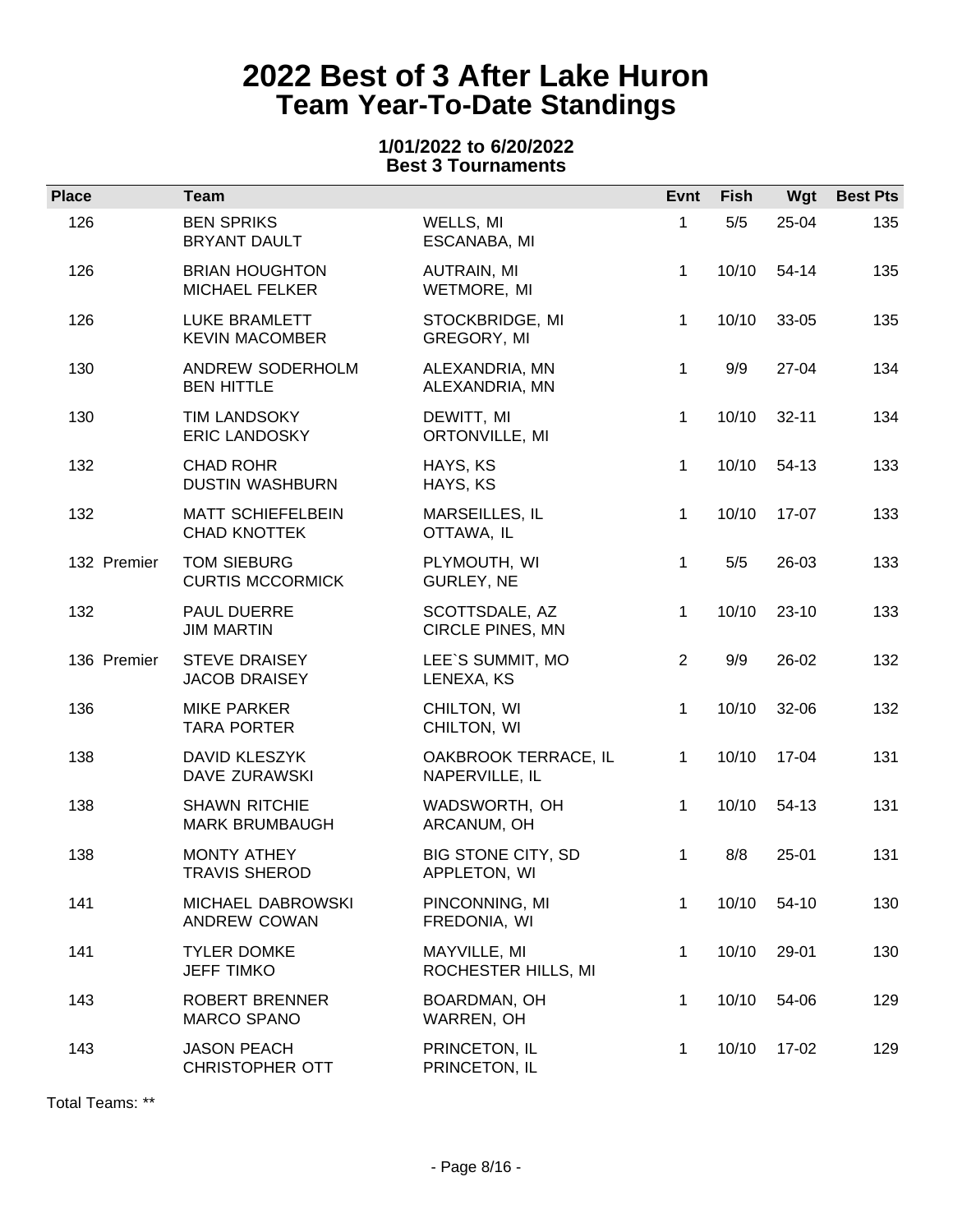### **1/01/2022 to 6/20/2022 Best 3 Tournaments**

| <b>Place</b> | <b>Team</b>                                  |                                                   | Evnt         | <b>Fish</b> | Wgt       | <b>Best Pts</b> |
|--------------|----------------------------------------------|---------------------------------------------------|--------------|-------------|-----------|-----------------|
| 145          | KNUTE ZEHNER<br><b>JOSHUA MACK</b>           | <b>INTERLOCHEN, MI</b><br><b>CENTRAL LAKE, MI</b> | 1            | 10/10       | 28-09     | 128             |
| 146          | <b>MARK JACOBS</b><br><b>TODD SCHRYER</b>    | <b>INDIAN RIVER, MI</b><br>CHEBOYGAN, MI          | 1.           | 10/10       | 28-03     | 127             |
| 146          | PAUL CHICHESTER<br><b>JAMES WHITAKER</b>     | AVON LAKE, OH<br><b>COMBINED LOCKS, WI</b>        | 1            | 10/10       | 54-00     | 127             |
| 146          | NATHAN DUEHRING<br><b>TROY RAHN</b>          | PRIOR LAKE, MN<br>SAUK RAPIDS, MN                 | $\mathbf{1}$ | 6/6         | 24-00     | 127             |
| 146          | <b>DON ALIMENTI</b><br><b>ROSS NEUBAUER</b>  | ESCANABA, MI<br><b>IRON MOUNTAIN, MI</b>          | $\mathbf{1}$ | 2/2         | $17 - 11$ | 127             |
| 150          | <b>ADAM SANDOR</b><br><b>STEVE SANDOR</b>    | OTTAWA, IL<br>OTTAWA, IL                          | 1            | 10/10       | 17-00     | 126             |
| 150          | MICHEAL PARNICKY<br>TIM SCHADE               | TAWAS CITY, MI<br>TAWAS CITY, MI                  | 1            | 8/8         | $27-13$   | 126             |
| 150          | <b>DON LINT</b><br><b>FRANK BROSKEY</b>      | NORTH LAWRENCE, OH<br>HARMONY, PA                 | 1.           | 10/10       | $53-10$   | 126             |
| 153          | <b>KEITH ELZA</b><br><b>BOB GOULD</b>        | SLINGER, WI<br>ROCKFORD, IL                       | 1            | 10/10       | 53-06     | 125             |
| 153          | <b>SHAWN CARL</b><br><b>DERICK CARL</b>      | ROSHOLT, SD<br><b>GRAFTON, WI</b>                 | $\mathbf{1}$ | 9/9         | 22-07     | 125             |
| 153          | <b>NICK WENNINGER</b><br>RYAN WENNINGER      | HARTFORD, WI<br>SLINGER, WI                       | $\mathbf 1$  | 8/8         | $15 - 12$ | 125             |
| 153          | <b>BRANDON BROWN</b><br><b>LARRY TERRY</b>   | VASSER, MI<br>FREELAND, MI                        | 1            | 6/6         | 27-00     | 125             |
| 157          | <b>JASON O'BRIEN</b><br><b>MELISSA BREHE</b> | LOVELAND, OH<br>LOVELAND, OH                      | 1.           | 10/10       | 53-06     | 124             |
| 157          | <b>KEITH MCALPINE</b><br><b>KEVIN LEWIS</b>  | OTTAWA, IL<br>OTTAWA, IL                          | 1            | 10/10       | $16 - 14$ | 124             |
| 159          | <b>JOE BUNGARDEN</b><br>PETER MCGINTY        | MADISON, MN<br>MADISON, MN                        | 1            | 7/7         | $21 - 05$ | 122             |
| 159          | <b>DAVID HALL</b><br><b>ERIC MAGGIO</b>      | OGLESBY, IL<br>LADD, IL                           | 1            | 10/10       | $16-13$   | 122             |
| 161          | <b>CHASEN ROCKSTEAD</b><br><b>MARK ACTIS</b> | SHABBONA, IL<br>EARLVILLE, IL                     | 1            | 10/9        | $16-10$   | 121             |
| 161          | <b>HEATH HAGEDORN</b><br>DAVID GOLIK         | BONDUEL, WI<br>SOBIESKI, WI                       | 1            | 5/5         | $9 - 09$  | 121             |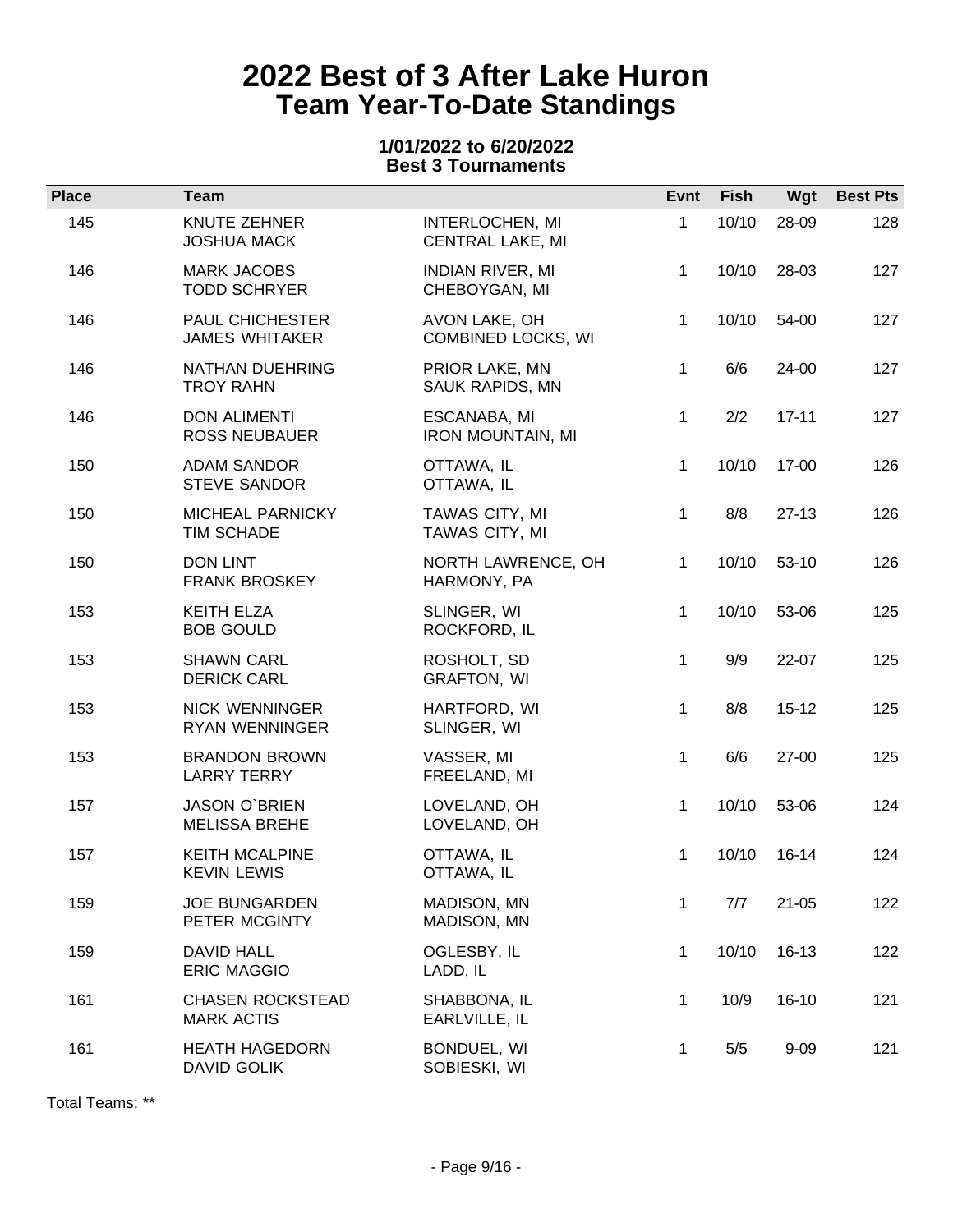### **1/01/2022 to 6/20/2022 Best 3 Tournaments**

| <b>Place</b> | <b>Team</b>                                    |                                           | Evnt         | Fish  | Wgt       | <b>Best Pts</b> |
|--------------|------------------------------------------------|-------------------------------------------|--------------|-------|-----------|-----------------|
| 161          | DAVID FREY<br><b>DEAN CLEMONS</b>              | AVON LAKE, OH<br>MARBLEHEAD, OH           | 1            | 10/10 | 53-04     | 121             |
| 164          | <b>JIM ERDMAN</b><br><b>JEREMY HURST</b>       | OSHKOSH, WI<br>OSHKOSH, WI                | 1            | 10/10 | 16-09     | 120             |
| 164          | <b>KYLE ALTVATER</b><br><b>CORRY BREWER</b>    | HUTCHINSON, KS<br>GARDNER, KS             | 1            | 10/10 | 53-03     | 120             |
| 164          | <b>COREY ROST</b><br>RYAN DANFORTH             | OSHKOSH, WI<br>CAMPBELLSPORT, WI          | 1            | 5/5   | 20-06     | 120             |
| 167          | <b>ADAM SWISHER</b><br><b>JASON SURFACE</b>    | HUTCHINSON, KS<br>HUTCHINSON, KS          | 1            | 10/10 | 53-01     | 119             |
| 167          | <b>JARAN COX</b><br><b>QUILLAN RANK</b>        | MANHATTAN, KS<br><b>OVERLAND PARK, KS</b> | $\mathbf 1$  | 2/2   | $9 - 02$  | 119             |
| 167          | <b>MATT WEST</b><br><b>JOSH PHILLIPS</b>       | LANGFORD, SD<br>FOND DU LAC, WI           | 1            | 7/7   | 20-04     | 119             |
| 167          | <b>BRANDON WITKOWSKI</b><br>THOMAS WITKOWSKI   | SAGINAW, MI<br>FREELAND, MI               | 1            | 6/6   | $20 - 01$ | 119             |
| 171          | <b>DENNIS CLARK</b><br><b>CHARLES JENNINGS</b> | ROCHESTER, MN<br>GOODHUE, MN              | 1            | 10/10 | 16-06     | 118             |
| 171          | <b>JOSHUA SYKORA</b><br><b>BRYAN KOCH</b>      | <b>BUFFALO, MN</b><br>ORTONVILLE, MN      | 1            | 8/8   | 20-00     | 118             |
| 171          | <b>JOSH LEWIS</b><br><b>JEFF HUNTER</b>        | WINNECONNE, WI<br>KENOSHA, WI             | 1            | 10/10 | 53-00     | 118             |
| 171          | <b>ISAAC LAKICH</b><br>DAVE LAKICH             | RICHFIELD, WI<br>RICHFIELD, WI            | 1            | 2/2   | $9 - 01$  | 118             |
| 175          | <b>ANTHONY ZIMMER</b><br><b>WILLIAM VOJACK</b> | LAKE VILLA, IL<br>ANTIOCH, IL             | 1            | 10/10 | 16-06     | 116             |
| 175          | <b>LENNY GUYTON</b><br><b>JIM SWICK</b>        | ADA, OH<br>ADA, OH                        | 1            | 10/10 | $52-13$   | 116             |
| 175          | <b>BRIAN PEERY</b><br><b>LANDON PEERY</b>      | WATERTOWN, SD<br>PLEASANT PRAIRIE, WI     | $\mathbf{1}$ | 9/9   | 19-03     | 116             |
| 175          | <b>DANIEL HAUSER</b><br>TOM ETIER              | ROCKFORD, IL<br>ROCKFORD, IL              | 1            | 5/5   | 8-09      | 116             |
| 175          | <b>JOE ROSSELL</b><br>ROBERT BILSKY            | WASHINGTON, MI<br><b>WASHINGTON, MI</b>   | 1            | 5/5   | $15 - 15$ | 116             |
| 180          | <b>CHRIS CLEMMONS</b><br><b>ROBERT HAUSLER</b> | NEWARK, IL<br>PLANO, IL                   | 1            | 9/9   | 16-06     | 115             |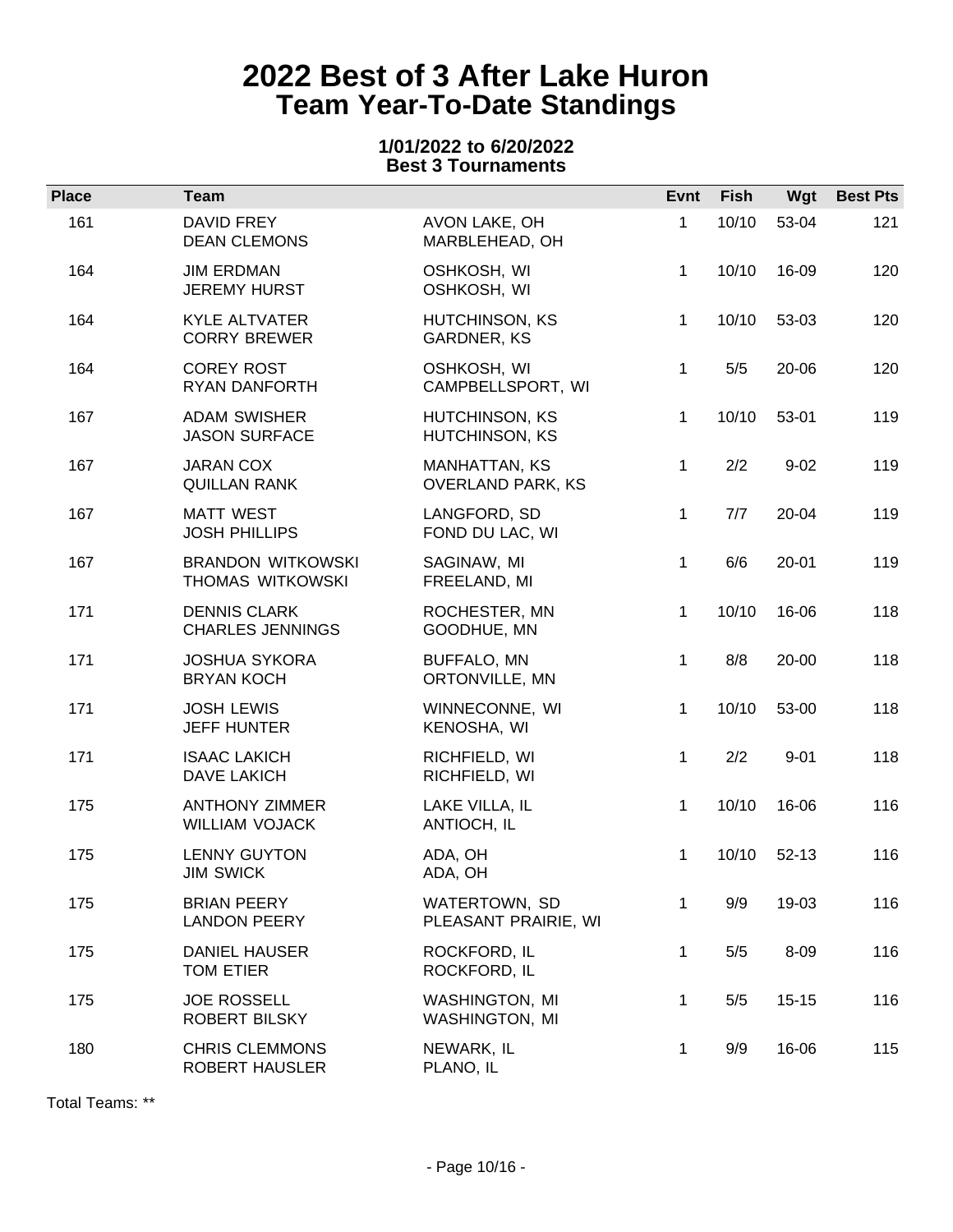### **1/01/2022 to 6/20/2022 Best 3 Tournaments**

| <b>Place</b> | <b>Team</b>                                      |                                                  | Evnt         | <b>Fish</b> | Wgt       | <b>Best Pts</b> |
|--------------|--------------------------------------------------|--------------------------------------------------|--------------|-------------|-----------|-----------------|
| 180 Premier  | <b>DOUG GALANT</b><br><b>MARK GALANT</b>         | PLEASANT HILLS, MO<br>RAYMORE, MO                | $\mathbf{1}$ | 6/6         | $18 - 15$ | 115             |
| 180          | <b>BOB LESLIE</b><br><b>FRANK BROGGER</b>        | SAGINAW, MI<br>FREELAND, MI                      | $\mathbf 1$  | 6/6         | $15 - 11$ | 115             |
| 180          | SAMUEL DOWNING<br>DAVID KRAUT                    | <b>BRIGHTON, MI</b><br>ELYRIA, OH                | $\mathbf{1}$ | 10/10       | $52-10$   | 115             |
| 184          | <b>RICK ROBINSON</b><br><b>DILLON ROBINSON</b>   | BIG STONE CITY, SD<br>WALNUT GROVE, MN           | $\mathbf 1$  | 5/5         | 18-08     | 114             |
| 184          | <b>SCOTT BOSWELL</b><br>MICHAEL BOSWELL          | NORWALK, OH<br>COLLINS, OH                       | $\mathbf 1$  | 10/10       | 52-09     | 114             |
| 184          | <b>GALON KELLEY</b><br><b>BRIAN CHANDLER</b>     | DAFTER, MI<br>MONTROSE, MI                       | $\mathbf 1$  | 4/4         | $14 - 14$ | 114             |
| 184          | <b>BRANDEN ROSNER</b><br><b>DYLAN WOLFE</b>      | PULASKI, WI<br>MANATOWOC, WI                     | $\mathbf 1$  | 3/3         | $4 - 02$  | 114             |
| 188          | <b>TYLER JOHNSON</b><br><b>ED MARTIN</b>         | <b>GRAND RIDGE, IL</b><br>OTTAWA, IL             | $\mathbf{1}$ | 10/10       | 16-01     | 113             |
| 188          | ROBERT ZAJKOWSKI JR<br><b>TRAVIS ZAJKOWSKI</b>   | WATERTOWN, WI<br><b>GRAND RAPIDS, MI</b>         | 1            | 10/10       | 52-08     | 113             |
| 188          | <b>JASON KELLEN</b><br>PETE VANGSNESS            | BIG STONE CITY, SD<br>ORTONVILLE, MN             | 1            | 5/5         | $17 - 11$ | 113             |
| 191          | NATHAN SEIFERLEIN<br><b>JASON KANISZEWSKI</b>    | CHESTERFIELD, MI<br>AUGRES, MI                   | $\mathbf 1$  | 5/5         | 10-09     | 112             |
| 191          | <b>ROBIN HUBER</b><br><b>MITCHELL HUBER</b>      | <b>GARDEN CITY, KS</b><br><b>GARDEN CITY, KS</b> | $\mathbf 1$  | 2/2         | $2 - 08$  | 112             |
| 191          | <b>BROCK JACKSON</b><br><b>ALEX JACKSON</b>      | HARTFORD, SD<br>SLINGER, WI                      | $\mathbf 1$  | 3/3         | $15 - 11$ | 112             |
| 194          | <b>GARY MERKEL</b><br><b>JOHN SMITH</b>          | ARLINGTON, IL<br>MONMOUTH, IL                    | 1            | 10/10       | 16-00     | 111             |
| 194          | <b>CIPRIAN DONICI</b><br><b>CHARLES TINDLE</b>   | MEDINA, OH<br>LOMIRA, WI                         | 1            | 10/10       | 52-07     | 111             |
| 194          | <b>COREY REIFFENBERGER</b><br><b>COREY JOYCE</b> | MONTEVIDEO, MN<br>CAMBLESPORT, WI                | $\mathbf 1$  | 5/5         | 15-06     | 111             |
| 197          | <b>ERIC STULL</b><br><b>ADAM MOMIROV</b>         | PARIS, OH<br><b>EAST CANTON, OH</b>              | 1            | 10/10       | 52-05     | 110             |
| 197          | <b>STEVE LOTZ</b><br>MAX AMENDT                  | LENA, IL<br>VAN DYNE, WI                         | 1            | 4/4         | $11 - 15$ | 110             |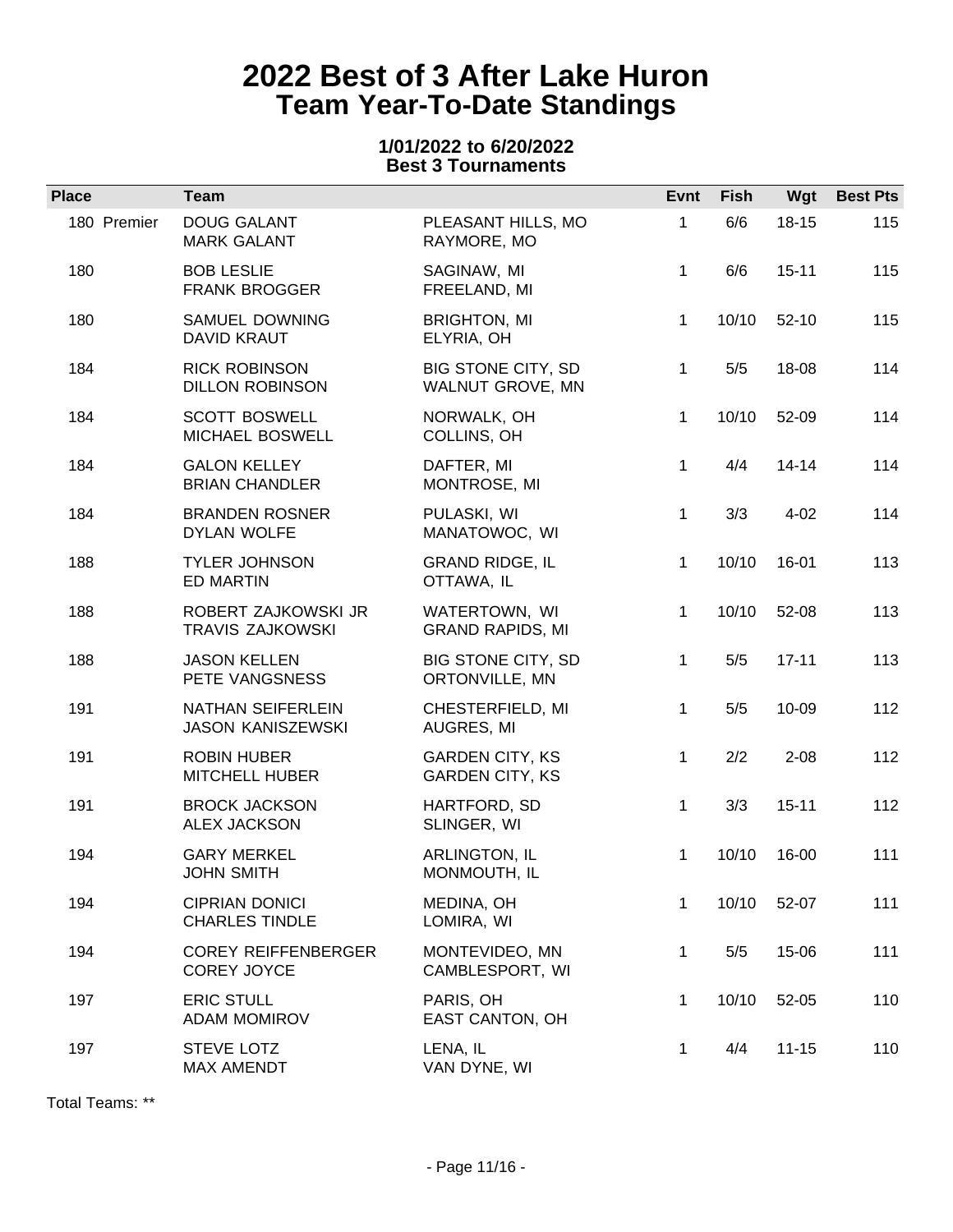### **1/01/2022 to 6/20/2022 Best 3 Tournaments**

| <b>Place</b> | <b>Team</b>                                      |                                             | Evnt         | <b>Fish</b> | Wgt       | <b>Best Pts</b> |
|--------------|--------------------------------------------------|---------------------------------------------|--------------|-------------|-----------|-----------------|
| 199          | <b>RON BRAKE</b><br><b>JEFFREY FORE</b>          | PETERSBURG, IL<br>PETERSBURG, IL            | $\mathbf 1$  | 10/10       | $15 - 14$ | 109             |
| 199          | <b>GREG PETERSON</b><br><b>ANTHONY PETERSON</b>  | <b>CLEAR LAKE, SD</b><br>WATERTOWN, SD      | 1            | 5/5         | $11 - 10$ | 109             |
| 199          | <b>JACOB LAPINE</b><br><b>ISAAC LAKICH</b>       | OSHKOSH, WI<br>RICHFIELD, WI                | 1.           | 10/10       | $15 - 14$ | 109             |
| 199          | <b>KEVIN DEVORE</b><br><b>KENNY PACE</b>         | PICKETT, WI<br>PICKETT, WI                  | $\mathbf{1}$ | 10/10       | 52-03     | 109             |
| 203 Premier  | DEREK JUNEAU<br><b>DARIN LEWIN</b>               | SIOUX FALLS, SD<br>HUMBOLDT, SD             | 1            | 10/10       | 52-02     | 108             |
| 204          | <b>TRAVIS SMITH</b><br>T.J. PHILLIPS             | BELLVILLE, OH<br>FOND DU LAC, WI            | 1            | 10/10       | $51 - 15$ | 107             |
| 204          | <b>JEFF JACKSON</b><br><b>TUCKER GETZLAFF</b>    | HORICON, WI<br>HORICON, WI                  | $\mathbf{1}$ | 5/5         | $11 - 03$ | 107             |
| 206          | <b>NICK DUDLEY</b><br>DAVID DUDLEY               | PATSKALA, OH<br>PATASKALA, OH               | $\mathbf{1}$ | 10/10       | $51 - 13$ | 106             |
| 206          | <b>TIM IMMEL</b><br><b>JOSH LAMBIE</b>           | APPLETON, WI<br>GREENVILLE, WI              | 1            | 10/10       | $15 - 11$ | 106             |
| 206          | <b>CORY KERN</b><br><b>ANDREW MAHER</b>          | <b>BROOKINGS, SD</b><br>DE PERE, WI         | $\mathbf{1}$ | 4/4         | $8 - 09$  | 106             |
| 209          | SHANE WASSAM<br>SHAWN WASSAM                     | SOMERDALE, OH<br>KEWASKUM, WI               | 1            | 10/10       | $51 - 12$ | 105             |
| 209          | <b>WILLIAM BREWER</b><br>DANIEL HLAVACEK         | GRETNA, NE<br>LOMIRA, WI                    | 1            | 3/3         | $5 - 07$  | 105             |
| 211          | <b>KEVIN OYEN</b><br><b>GERRY OBERBROECKLING</b> | DUBUQUE, IA<br>HOLY CROSS, IA               | $\mathbf{1}$ | 10/10       | 15-07     | 104             |
| 212          | AARON MARZEAN<br><b>GARY GORSUCH</b>             | SAULT STE MARIE, MI<br>SAULT STE. MARIE, MI | 1            | 10/10       | 51-08     | 102             |
| 213          | DAVE PUETZ<br><b>JASON THIES</b>                 | TONICA, IL<br>TONICA, IL                    | 1            | 10/10       | 15-05     | 101             |
| 213          | <b>DUANE PHILLIPS</b><br><b>DEVON PHILLIPS</b>   | CARROLLTON, OH<br>CRESTLINE, OH             | 1            | 10/10       | 51-04     | 101             |
| 215          | <b>ALLAN LYDIC</b><br><b>TIM WARE</b>            | CASSVILLE, WI<br>DUBUQUE, IA                | 1            | 9/9         | 15-04     | 100             |
| 215          | CARL ERICKSON<br><b>TAYLOR TROGSTAD</b>          | <b>BUHLER, KS</b><br>BEVERLY, KS            | 1            | 10/10       | 51-03     | 100             |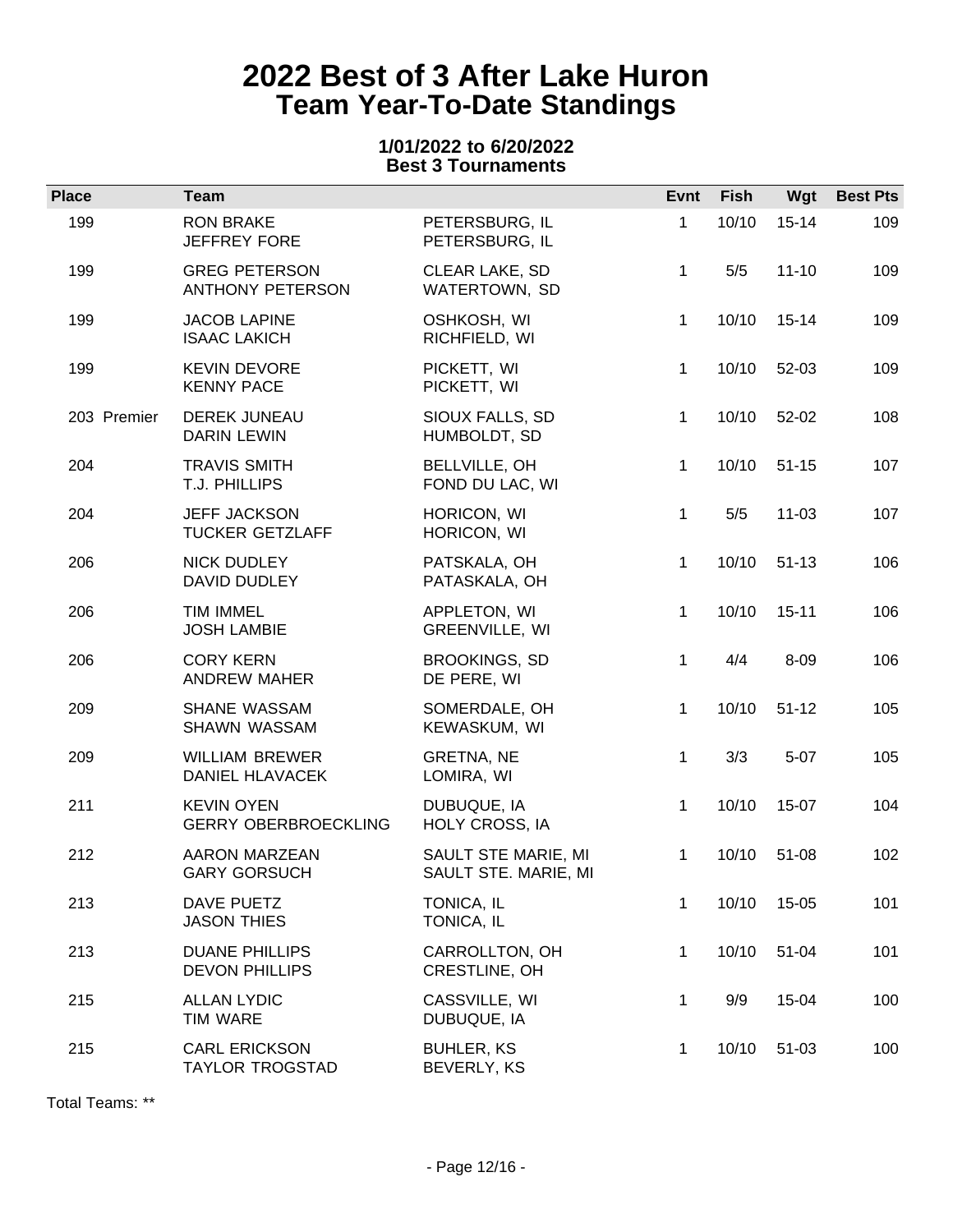### **1/01/2022 to 6/20/2022 Best 3 Tournaments**

| <b>Place</b> | <b>Team</b>                                   |                                              | Evnt         | Fish  | Wgt       | <b>Best Pts</b> |
|--------------|-----------------------------------------------|----------------------------------------------|--------------|-------|-----------|-----------------|
| 217          | <b>BRIAN ERNAT</b><br><b>TONY RUE</b>         | <b>GRANVILLE, IL</b><br><b>GRANVILLE, IL</b> | 1            | 10/10 | 15-03     | 99              |
| 217          | <b>MARVIN MARNER</b><br><b>CHARLIE KLAUS</b>  | FOX LAKE, WI<br>CAMPBELLSPORT, WI            | 1.           | 10/10 | $51 - 01$ | 99              |
| 219          | <b>TROY NELSON</b><br><b>JIM HASSLER</b>      | LOMCARD, IL<br>LADD, IL                      | $\mathbf{1}$ | 10/10 | 15-00     | 97              |
| 220          | <b>SCOTT ANZULAS</b><br>ROBERT JONES          | HOMER GLEN, IL<br>BERWIN, IL                 | $\mathbf{1}$ | 9/9   | $14 - 10$ | 95              |
| 220          | <b>BRAD ARBES JR</b><br><b>BRAD ARBES SR</b>  | CHILTON, WI<br>APPLETON, WI                  | $\mathbf{1}$ | 10/10 | $50-12$   | 95              |
| 222          | <b>LAPLAUNT STEVE</b><br><b>TIM AUBE</b>      | SPRUCE, MI<br>KAUKAUNA, WI                   | $\mathbf{1}$ | 10/10 | $50-10$   | 94              |
| 223          | PAUL KERR<br><b>FRANCIS BALL</b>              | LOWELLVILLE, OH<br>ALLIANCE, OH              | $\mathbf 1$  | 10/10 | 50-09     | 93              |
| 223          | <b>DIRK PAGAKIS</b><br>DAVE WOODWARD          | SHERIDAN, IL<br>SENECA, IL                   | $\mathbf 1$  | 10/10 | 14-06     | 93              |
| 225          | <b>KEN DAGE DAGE</b><br><b>TOM THOMAS</b>     | SUGAR GROVE, IL<br>OTTAWA, IL                | $\mathbf 1$  | 9/9   | 14-06     | 92              |
| 226          | <b>WITOLD NIEMIEC</b><br><b>JACEK ROSTEK</b>  | WEST MILFORD, NJ<br>LINCOLN PARK, NJ         | 1            | 10/10 | 14-05     | 91              |
| 227          | RODGER RIGGS<br><b>CURTIS OLIVIER</b>         | CLEVELAND, OH<br>YANKTON, SD                 | $\mathbf 1$  | 10/10 | 14-05     | 90              |
| 228          | <b>GUY LOPEZ</b><br>PAUL DIMOCK               | HOMEWOOD, IL<br>SHELBYVILLE, IL              | $\mathbf{1}$ | 10/10 | 14-02     | 89              |
| 228          | <b>JOSH JANDA</b><br><b>CLAYTON ALLSHOUSE</b> | MILWAUKEE, WI<br>AKRON, OH                   | $\mathbf{1}$ | 10/10 | 50-03     | 89              |
| 230          | <b>DENNIS BAKER</b><br><b>FRANK CAVANAUGH</b> | ROCKFORD, IL<br>ROCK RAPIDS, IA              | 1            | 10/10 | 50-01     | 87              |
| 231          | DAVE GOSSAR<br><b>JAY WALSH</b>               | SERENA, IL<br>DOWAGIAC, MI                   | 1            | 10/10 | $13 - 11$ | 86              |
| 231          | <b>SCOTT SCHIEFELBEIN</b><br><b>PJ VICK</b>   | KOHLER, WI<br>FOND DU LAC, WI                | 1            | 10/10 | 49-14     | 86              |
| 233          | <b>STEVE TAUSCHER</b><br><b>LES ROEMIG</b>    | HOLMEN, WI<br>AMANA, IA                      | 1            | 8/8   | $13 - 10$ | 85              |
| 233          | LUKE MEEKER<br>ROBERT BARNES                  | MUSCATINE, IA<br>MUSCATINE, IA               | 1            | 10/10 | 49-14     | 85              |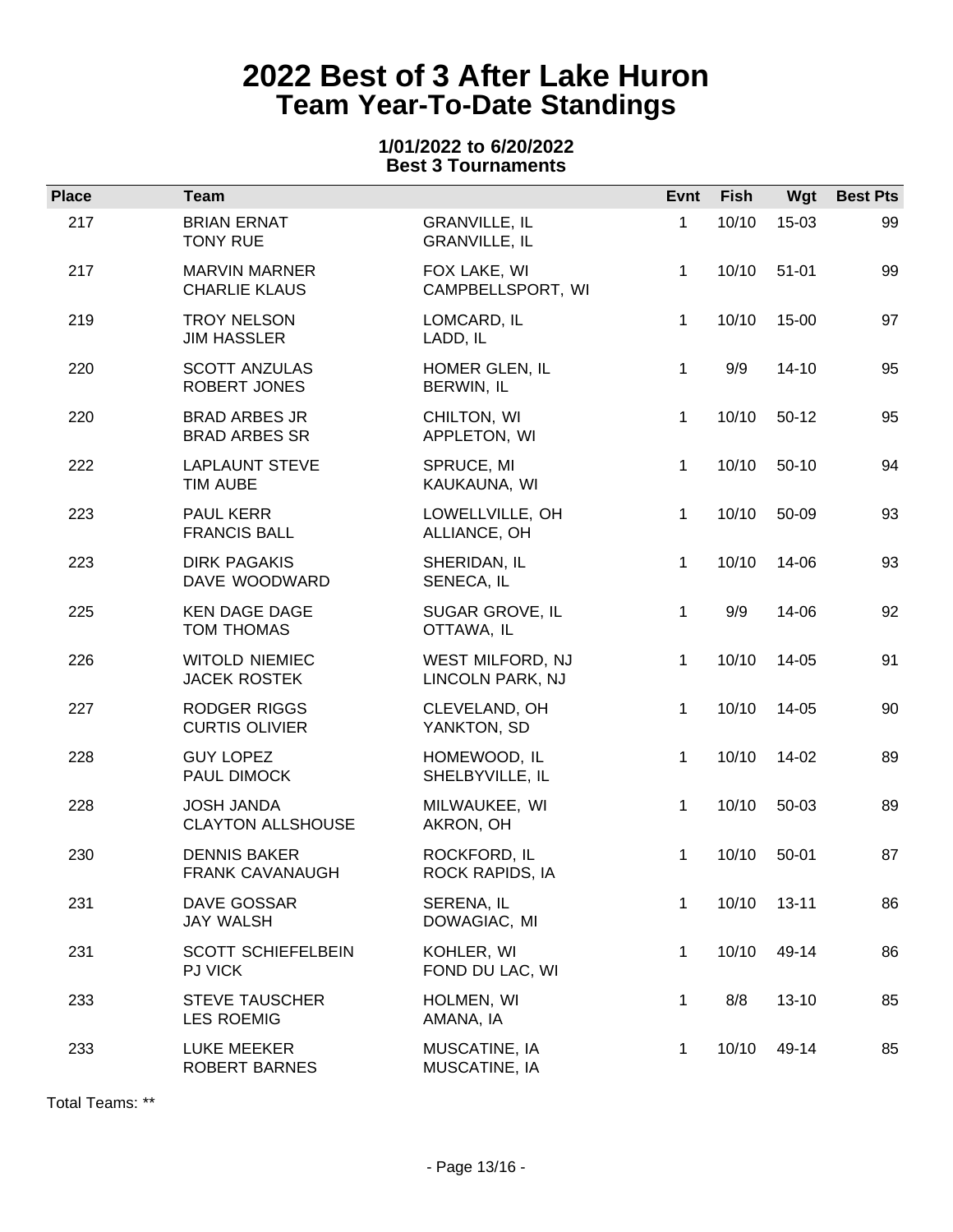### **1/01/2022 to 6/20/2022 Best 3 Tournaments**

| <b>Place</b> | <b>Team</b>                                                |                                          | Evnt         | <b>Fish</b> | Wgt       | <b>Best Pts</b> |
|--------------|------------------------------------------------------------|------------------------------------------|--------------|-------------|-----------|-----------------|
| 235          | <b>JEFF CECILE</b><br><b>MATT LEFAIVE</b>                  | CLINTONVILLE, WI<br>BAYSIDE, WI          | 1            | 10/10       | 49-11     | 84              |
| 236          | <b>CLAYTON FREIBURGER</b><br><b>JEFF STREIF</b>            | DUBUQUE, IA<br>DUBUQUE, IA               | $\mathbf 1$  | 9/9         | 13-04     | 83              |
| 237          | <b>TONY KARRICK</b><br><b>ROGER HILL</b>                   | WEST BEND, WI<br>AVON LAKE, OH           | 1            | 10/10       | 49-08     | 82              |
| 238          | MICHAEL ROBERTSON<br><b>DERRICK ROBERTSON</b>              | LAURA, OH<br>PLEASANT HILL, OH           | $\mathbf 1$  | 10/10       | 49-08     | 81              |
| 238          | <b>NATE TEAUSEAU</b><br><b>LOREN SMITH</b>                 | SPRING VALLEY, IL<br>MAQUON, IL          | $\mathbf{1}$ | 8/8         | $11 - 14$ | 81              |
| 240          | <b>MARTY BERNS</b><br>MAURY SCHMERBACH                     | DUBUQUE, IA<br>DUBUQUE, IA               | $\mathbf 1$  | 9/9         | $11 - 06$ | 80              |
| 240          | PATRICK HUGGETT<br>CHRISTINE HUGGE HUGGETT FOND DU LAC, WI | NORTH FOND DU LAC, WI                    | $\mathbf{1}$ | 10/10       | 49-05     | 80              |
| 242          | ALAN (AL) DAMS<br>RUSSELL BACHARA                          | LAKE VILLA, IL<br>ANTIOCH, IL            | $\mathbf 1$  | 9/9         | $9 - 07$  | 78              |
| 243          | <b>TOM KIESGEN</b><br>MIROFLAW SZADORSKI                   | SPRING GROVE, IL<br>ANTIOCH, IL          | $\mathbf 1$  | 5/5         | $8 - 00$  | 77              |
| 243          | ANDREW BENTZ<br>MICHAEL BENTZ                              | FOND DU LAC, WI<br><b>BROOKVILLE, IN</b> | $\mathbf{1}$ | 10/10       | 49-04     | 77              |
| 245          | <b>BRETT COURNOYER</b><br><b>ADRIAN CLIFFE</b>             | LAKE ELMO, MN<br>DEKALB, IL              | $\mathbf 1$  | 5/5         | $7 - 12$  | 76              |
| 245          | <b>ROBERT V POSS</b><br>MIKE D GATES                       | ESCANABA, MI<br>RICHFIELD, WI            | $\mathbf{1}$ | 10/10       | 49-03     | 76              |
| 247          | <b>DUSTIN CLARK</b><br><b>NATHAN ALLEN</b>                 | LIMA, OH<br>ELKHART, IN                  | $\mathbf{1}$ | 10/10       | 49-03     | 75              |
| 248          | <b>JAY PETERMANN</b><br><b>CHRIS WAALA</b>                 | WEST BEND, WI<br>CEDARBURG, WI           | 1            | 10/10       | 49-00     | 74              |
| 248          | <b>MARK MICHAEL</b><br><b>RON GARLAND</b>                  | PRINCETON, IL<br>HENNEPIN, IL            | 1            | 5/5         | $6 - 08$  | 74              |
| 250          | <b>CHRIS KOSCIEWICZ</b><br><b>AARON GAVLAK</b>             | MEDINA, OH<br>STRONGSVILLE, OH           | $\mathbf{1}$ | 10/10       | 48-13     | 73              |
| 250          | <b>CIPRIAN DONICI</b><br><b>JOE PAPALIA</b>                | MEDINA, OH<br>WARREN, PA                 | 1            | 4/3         | $4 - 06$  | 73              |
| 252          | PATRICK HUGGETT<br><b>JASON L GOEBEL</b>                   | NORTH FOND DU LAC, WI<br>OSHKOSH, WI     | 1            | 1/1         | $1 - 13$  | 71              |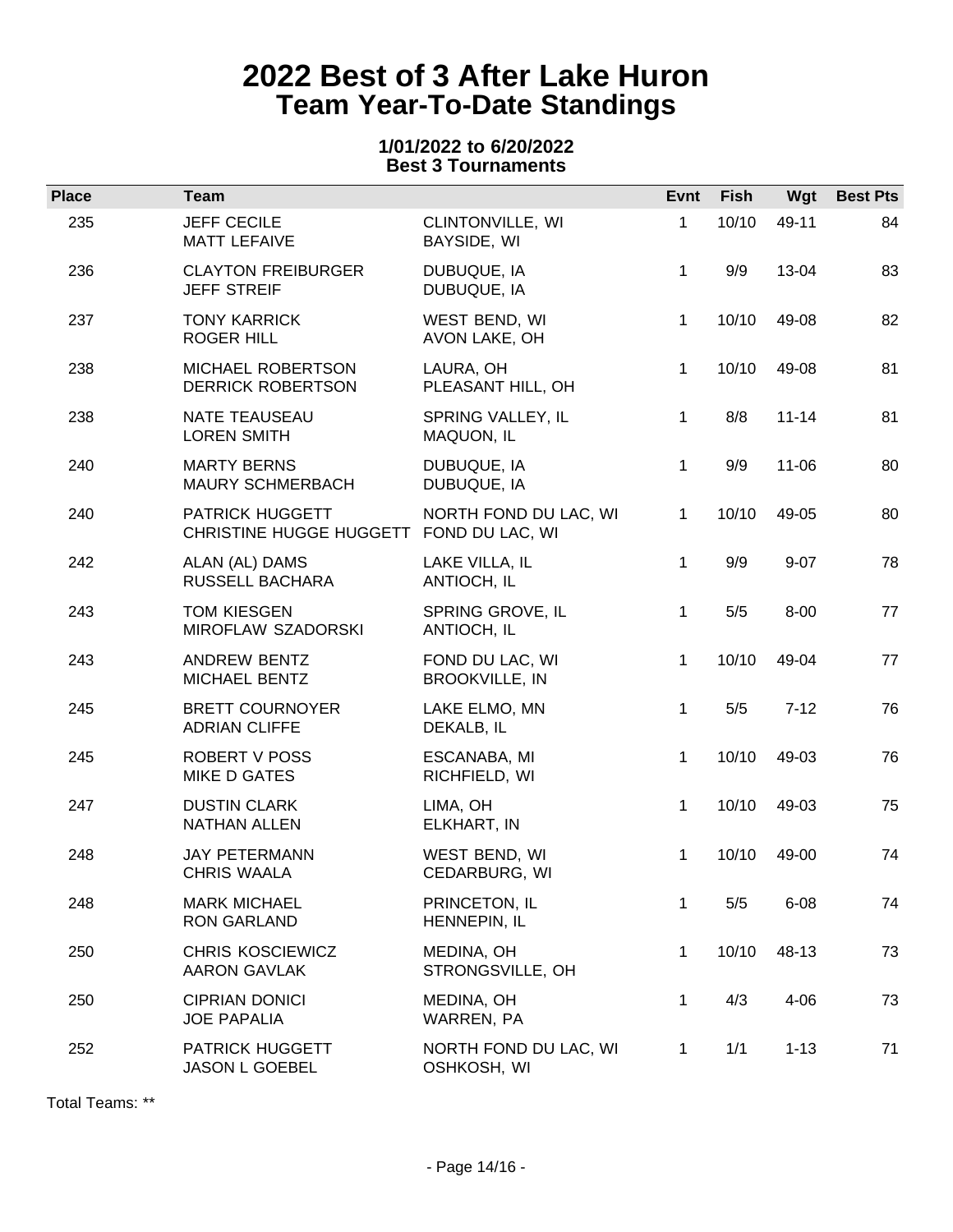### **1/01/2022 to 6/20/2022 Best 3 Tournaments**

| <b>Place</b> | <b>Team</b>                                       |                                        | Evnt         | Fish  | Wgt       | <b>Best Pts</b> |
|--------------|---------------------------------------------------|----------------------------------------|--------------|-------|-----------|-----------------|
| 253          | <b>BILL KUTKA</b><br><b>BYRON SCHLIPP</b>         | HAYWARD, WI<br>CORNELL, MI             | 1            | 10/10 | 48-10     | 70              |
| 254          | <b>EDWARD BOGAN</b><br><b>SEAN BOGAN</b>          | PATASKALA, OH<br><b>GREEN BAY, WI</b>  | $\mathbf{1}$ | 10/10 | 48-10     | 69              |
| 255          | WESLEY E COY JR<br>JEFFREY A DOTY                 | CLINTON, NY<br>SHERRILL, NY            | $\mathbf{1}$ | 10/10 | 48-08     | 68              |
| 256          | <b>KEVIN DAHLHAUSER</b><br><b>KYLE KNESER</b>     | COTTAGE GROVE, WI<br>OOSTBURG, WI      | $\mathbf{1}$ | 10/10 | 48-07     | 67              |
| 257          | <b>TORREY L PFEIFER</b><br><b>BRIAN T HAMMOND</b> | CICERO, NY<br>ST. CLOUD, WI            | $\mathbf{1}$ | 10/10 | 48-06     | 66              |
| 258          | DAN DEBENEDICTIS<br><b>JOE PAPALIA</b>            | MONTVILE, OH<br>WARREN, PA             | 1            | 10/10 | 48-06     | 65              |
| 259          | <b>ERIC J REIHMANN</b><br><b>LISA K PAZOUR</b>    | AMANA, IA<br>VAN DYNE, WI              | $\mathbf 1$  | 10/10 | 48-00     | 62              |
| 260          | <b>WITOLD NIEMIEC</b><br><b>WOJCIECH CZYKIER</b>  | WEST MILFORD, NJ<br>WEST MILFORD, NJ   | $\mathbf 1$  | 10/10 | 47-13     | 61              |
| 261          | <b>CHRIS HILL</b><br><b>JAKE HARTMAN</b>          | MARYSVILLE, OH<br>NORTH LEWISBURG, OH  | $\mathbf 1$  | 10/10 | 47-13     | 60              |
| 262          | ANDREW VAUGHN<br><b>HAAKEN VAUGHN</b>             | BEMIDJI, MN<br>OMRO, WI                | $\mathbf 1$  | 10/10 | $47 - 11$ | 59              |
| 263 Premier  | <b>CHAD THOMAS</b><br><b>LANE THOMAS</b>          | LOVELAND, CO<br>LOVELAND, CO           | $\mathbf{1}$ | 10/10 | 47-08     | 58              |
| 264          | <b>TONIE TUCKER</b><br><b>SHAUN EM</b>            | BUTTERNUT, WI<br>OSHKOSH, WI           | 1            | 10/10 | 47-07     | 57              |
| 265          | <b>RICH WILSON</b><br><b>CHET BLEVINS</b>         | SCHEFFIELD LAKE, OH<br>FOND DU LAC, WI | $\mathbf 1$  | 10/10 | 47-02     | 56              |
| 266          | <b>TIM NEWMAN</b><br>NICHOLAS DRAEGER             | BIG BEND, WI<br>NORTH FOND DU LAC, WI  | 1            | 10/10 | 47-02     | 55              |
| 267          | <b>STEVE KRIM</b><br><b>JASON MCELWAIN</b>        | ROSENDALE, WI<br>ROSENDALE, WI         | 1            | 10/10 | 47-01     | 54              |
| 268          | <b>LASON CLUM</b><br>TONY CHRIST JR               | ADA, OH<br>GAHANNA, OH                 | $\mathbf 1$  | 10/10 | 46-14     | 53              |
| 269          | <b>MARLON TRIBLE</b><br><b>JOSEPH JENNINGS</b>    | <b>BENTON, KS</b><br>TOPEKA, KS        | 1            | 10/10 | 45-15     | 52              |
| 270          | <b>EDWARD HATTEN JR</b><br><b>LEONARD HEFFRON</b> | HASTINGS, NY<br>CLAY, NY               | 1            | 10/10 | 44-13     | 50              |